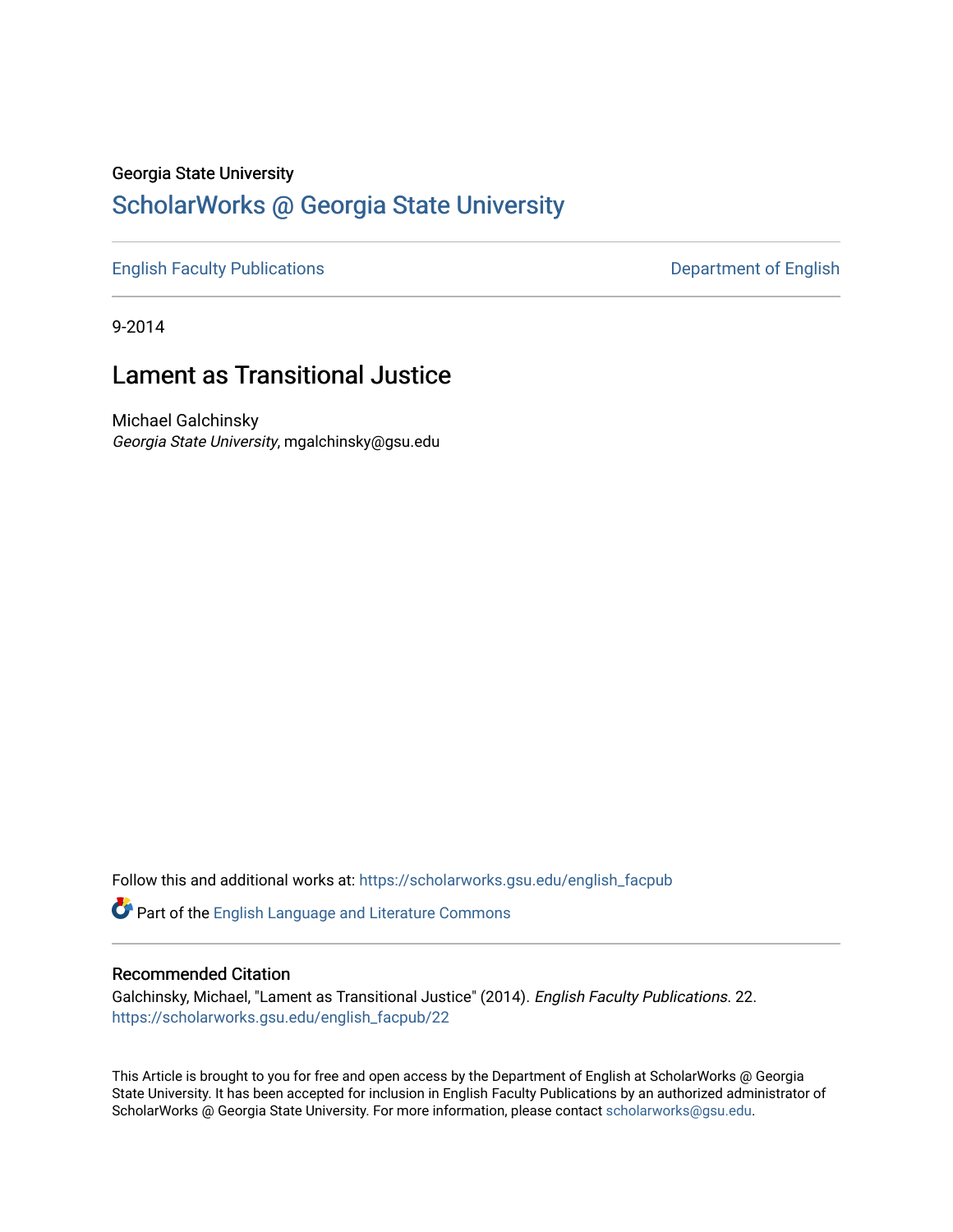Michael Galchinsky Georgia State University mgalchinsky@gsu.edu

# Lament as Transitional Justice

## Abstract:

Works of human rights literature help to ground the formal rights system in an informal rights ethos. Writers have developed four major modes of human rights literature: protest, testimony, lament, and laughter. Through interpretations of poetry in Carolyn Forché's anthology, *Against Forgetting*, and novels from Rwanda, the United States, and Bosnia, I focus on the mode of lament, the literature of mourning. Lament is a social and ritualized form, the purposes of which are congruent with the aims of transitional justice institutions. Both laments and truth commissions employ grieving narratives to help survivors of human rights trauma bequeath to the ghosts of the past the justice of a monument while renewing the survivors' capacity for rebuilding civil society in the future. Human rights scholars need a broader, extra-juridical meaning for "transitional justice" if we hope to capture its power.

## Keywords:

Transitional justice, human rights, literature, culture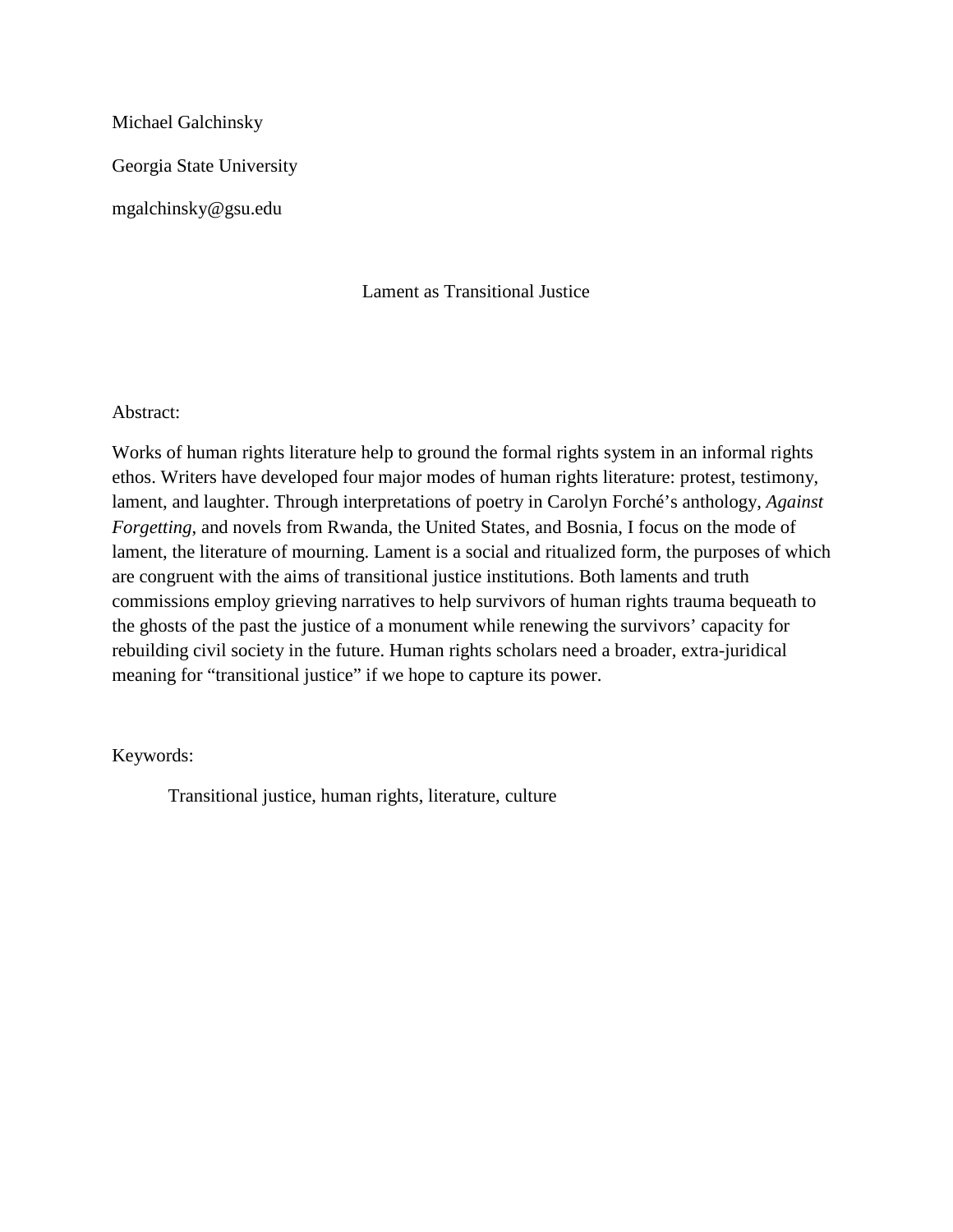# Lament as Transitional Justice

## 1. The Fall of the House of Creon

Four major literary modes reappear during and after periods of human rights abuse, regardless of the writers' nationality. These are the modes of protest, testimony, lament, and laughter (Galchinsky 2012). This article examines the mode of lament, the literature of mourning. Human rights lament voices a community's grief and rage for all that was lost when its people were laid waste. Memorializing the victims, lament plays a part in rituals of remembrance such as museums, monuments, prayers, and funeral rites. While the focus of the mode of testimony is on establishing what happened, lament's focus is on helping people in the present exorcise their pain, anger, and loss (Schaffer and Smith 2004; Cubilie 2005; Dawes 2007; Swanson Goldberg and Schultheis Moore 2012). While protest and testimony tend to address themselves to the experience of a single representative victim, as in Solzhenitsyn's *One Day in the Life of Ivan Denisovich* or Rigoberta Menchu's autobiography (Byrstom 2012; Slaughter 2007), lament represents multitudes of victims. Lament is always a ghost story, a means by which to apprehend the past violations that still haunt the present, and a way to perform and assuage grief. It goes about this task by adopting a remarkably persistent set of formal strategies, which it is the aim of this article to discover.

As literature that performs a public ritual function, lament's natural forms are poetry and oratory. Here, I will consider many examples of these, primarily from Carolyn Forché's massive anthology, *Against Forgetting: Twentieth Century Poetry of Witness*, which anthologizes over 150 poets who endured war, apartheid, exile, torture, and other human rights crises from around the world. Yet I also want to show how, as a mode, lament occurs in prose forms as well, so I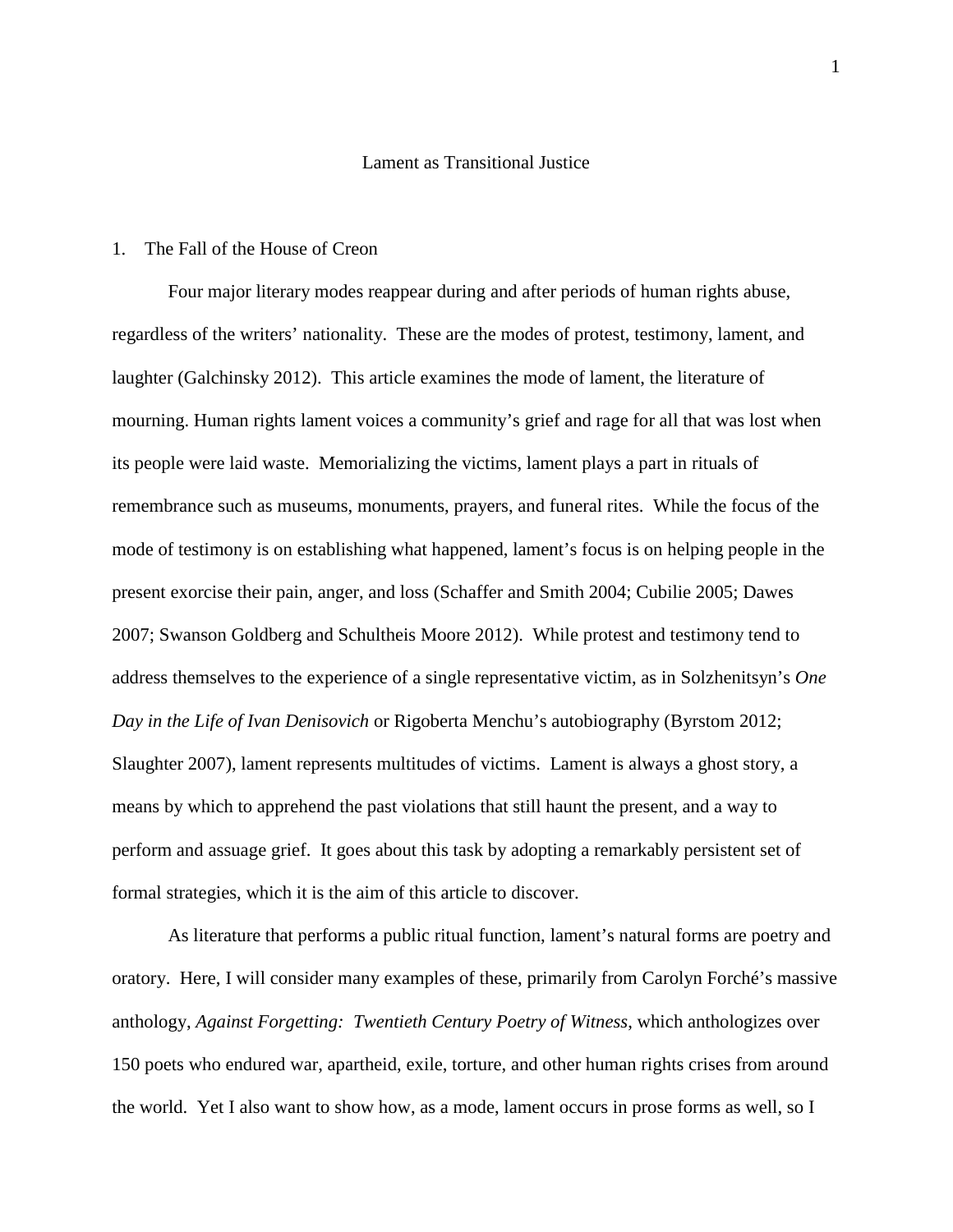will reflect on Antjie Krog's report on the South African Truth and Reconciliation Commission, *Country of My Skull*, J. P. Stassen's graphic novel of the Rwandan genocide, *Deogratias*, Steven Galloway's novel of the Bosnian war, *The Cellist of Sarajevo*, and Toni Morrison's novel of American slavery, *Beloved*.

The type of grief I am concerned with here must be distinguished from the type Judith Butler discusses in *Precarious Life: The Powers of Mourning and Violence* (Butler 2004). Butler argues that public memorials and obituaries render some lives "grievable" while others are forgotten or ignored. In the United States after 9/11, she points out, the newspapers did not cover the deaths of Iraqi or Afghan children in the U.S. wars, much less those of Guantanamo detainees. Obituaries, she says, were reserved for American citizens, and so "we have to consider the obituary as an act of nation-building" (34). She observes that in the ancient tragedy of *Antigone*, the king, Creon, forbids Antigone from grieving publicly for her brother's death (36). The king refuses, Butler says, because he knows that grief like Antigone's has a political function. What is equally true, however, is that when Antigone defies Creon's orders, when she refuses to accept that her brother's death is ungrievable and vows to lament anyway, the people of Thebes, the prophet Tiresias, and ultimately the gods are with her. The king's house falls, and a new city is born (Sophocles 1984). Denying Antigone her right to grieve results in regime change.

Like Antigone's defiant act of mourning, the human rights lament redefines the appropriate subjects of grief in a political context. Lives that during the period of violations had been abused and abjected, dehumanized and marginalized, demeaned as cockroaches, vermin, and swine—these lives are now publicly commemorated *as national losses*. These non-people, these ghosts, are now mourned, and the act of mourning gives them, and their persecutors, back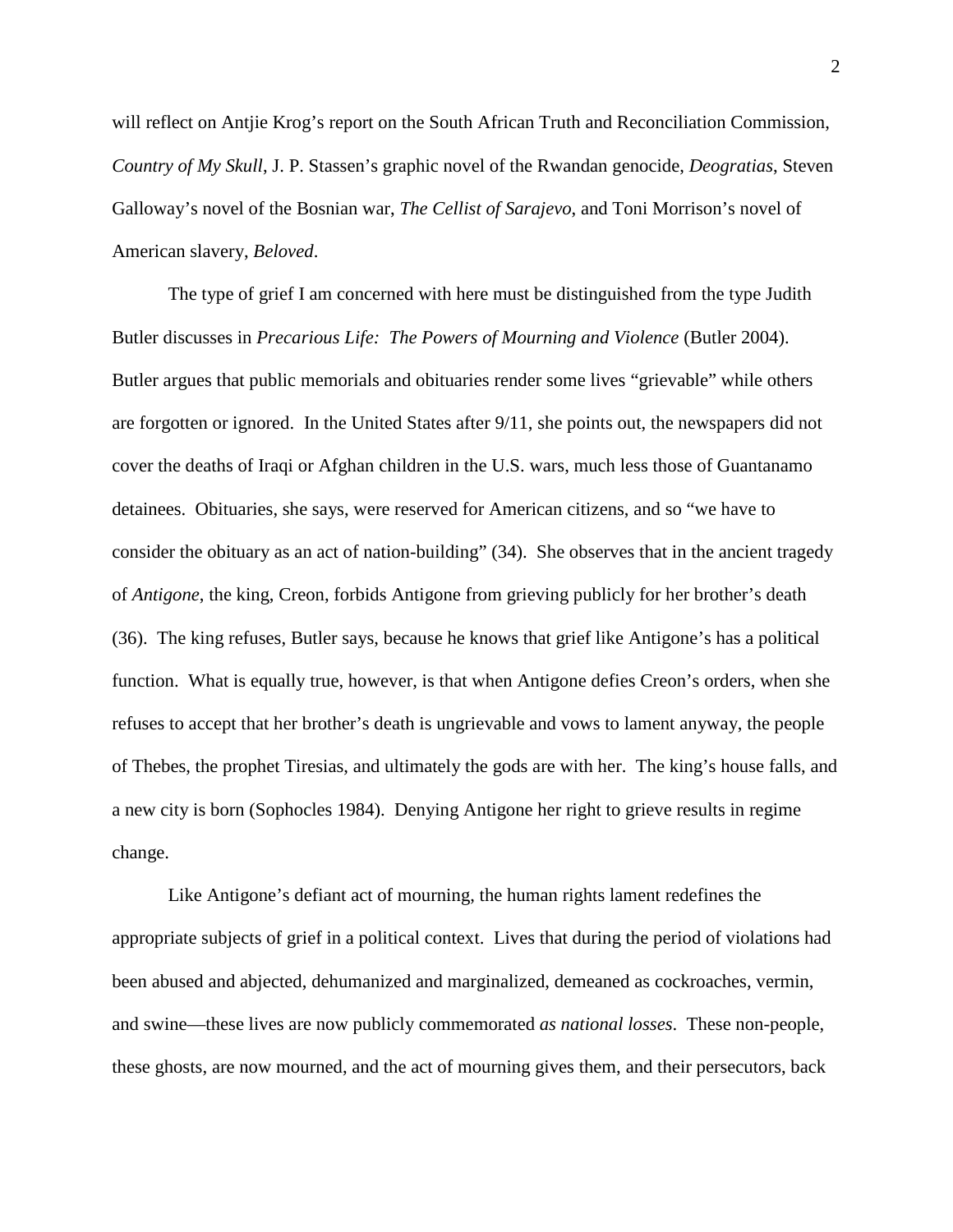their humanity. They are no longer considered parasites, but vulnerable human beings who did not deserve what the nation did to them, and whose pain, for the sake of the nation's future, must be recollected. Precisely because an obituary is an act of nation-building, the human rights lament's radical re-centering of national consciousness from Creon to Antigone, from the voice of the tyrant to that of the suffering citizen, has the potential to heal the nation's wounds.

That is a literary way of saying what a political scientist might put into different words: public mourning after human rights abuse serves as a form of *transitional justice*. Under the "Responsibility to Protect" doctrine established by the United Nations, the world community has three responsibilities in relation to atrocities, wherever the responsible state fails to protect its citizens: to prevent, to react, and to rebuild. After large-scale rights abuse, various mechanisms are designed to help the society transition to democracy under the rule of law. These are meant to "provide accountability for the perpetrators, reparations for the victims, and reconciliation among the wider society" (Lekha Sriram, Martin-Ortega, and Herman 2010). Such mechanisms include ad hoc tribunals like the International Criminal Tribunal for Rwanda; transnational tribunals like the British Law Lords deciding on the extradition of Chilean dictator Pinochet; hybrid tribunals combining domestic and international judges, like those created for Cambodia, Sierra Leone, Timor, and Kosovo; and the International Criminal Court. Together these courts practice what is called "transitional justice." Because transitional justice tries to smooth the way from a period of abuse into a functioning, democratic society, it also encompasses non-juridical legal mechanisms like truth commissions, traditional conflict resolution methods like reconciliation ceremonies, and symbolic processes like the changing of street names, and the dedication of monuments. To the list of symbolic processes that contribute to transitional justice,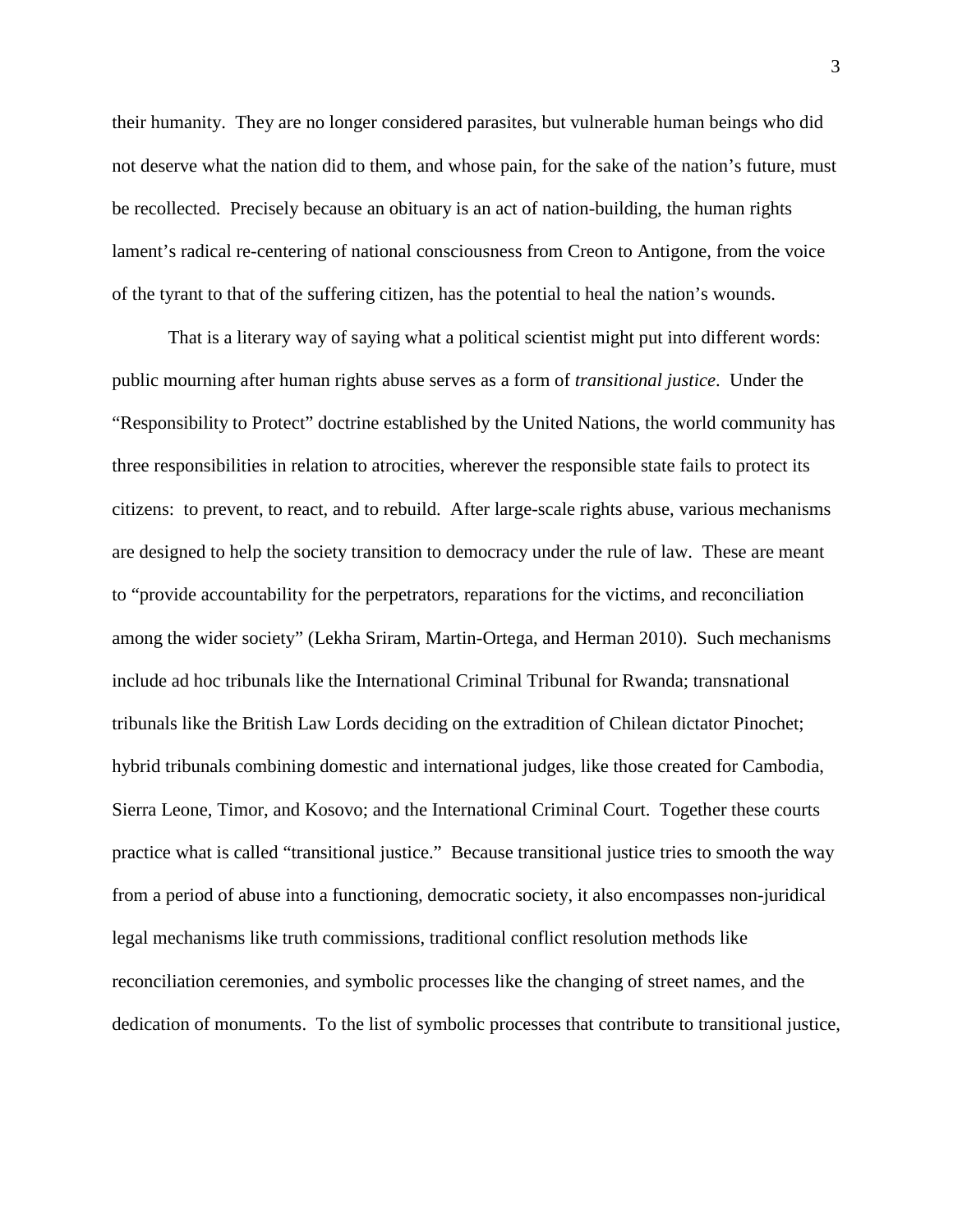I argue, we must add one more: the literature of lament. In many respects, this literature serves parallel functions to other transitional justice mechanisms, in particular to truth commissions.

At least since Bishop Desmond Tutu, who led South Africa's Truth and Reconciliation Commission (TRC), truth commissioners have recognized that rebuilding requires more than physical, legislative, and judicial acts, but cultural and emotional acts. There is an affective dimension to transitional justice. Truth commissions give voice to it by staging cathartic public acts of storytelling, and through the publication of those stories in the commission's final report (Hayner, 2011; Sikkink 2011; Wiebelhaus-Brahm 2010). It is still unclear whether or not the "unspeakable truths" that come to light in the commissions have therapeutic outcomes, enabling individuals to recover and communities to reconcile (Hayner 2011; Wiebelhaus-Brahm 2010). Yet whatever the results, at least the aims of lamenters and truth commissions are analogous: to re-establish a civil society after it has been dismembered by human rights abuse. Both laments and commissions hope that the acknowledgement of the massive losses sustained by the victims (and even those losses experienced by the perpetrators) will help citizens move from a state of mutual fear and hatred to a state of interpersonal and intergroup civility.

The similarity of the aims and questions implicit in both poems and tribunals suggests that we need a broader, extra-juridical meaning for the concept of transitional justice if we hope to capture its true power. Transitional justice encompasses both formal/legal processes and informal/cultural processes, as well as the interaction between the two. A civil society reknits itself with many threads. By speaking in the emotion-laden symbols of resurrection, renewal, and redemption, lament seeks to help citizens make peace in the wake of their violent past.

#### 2. Post-Traumatic Innocence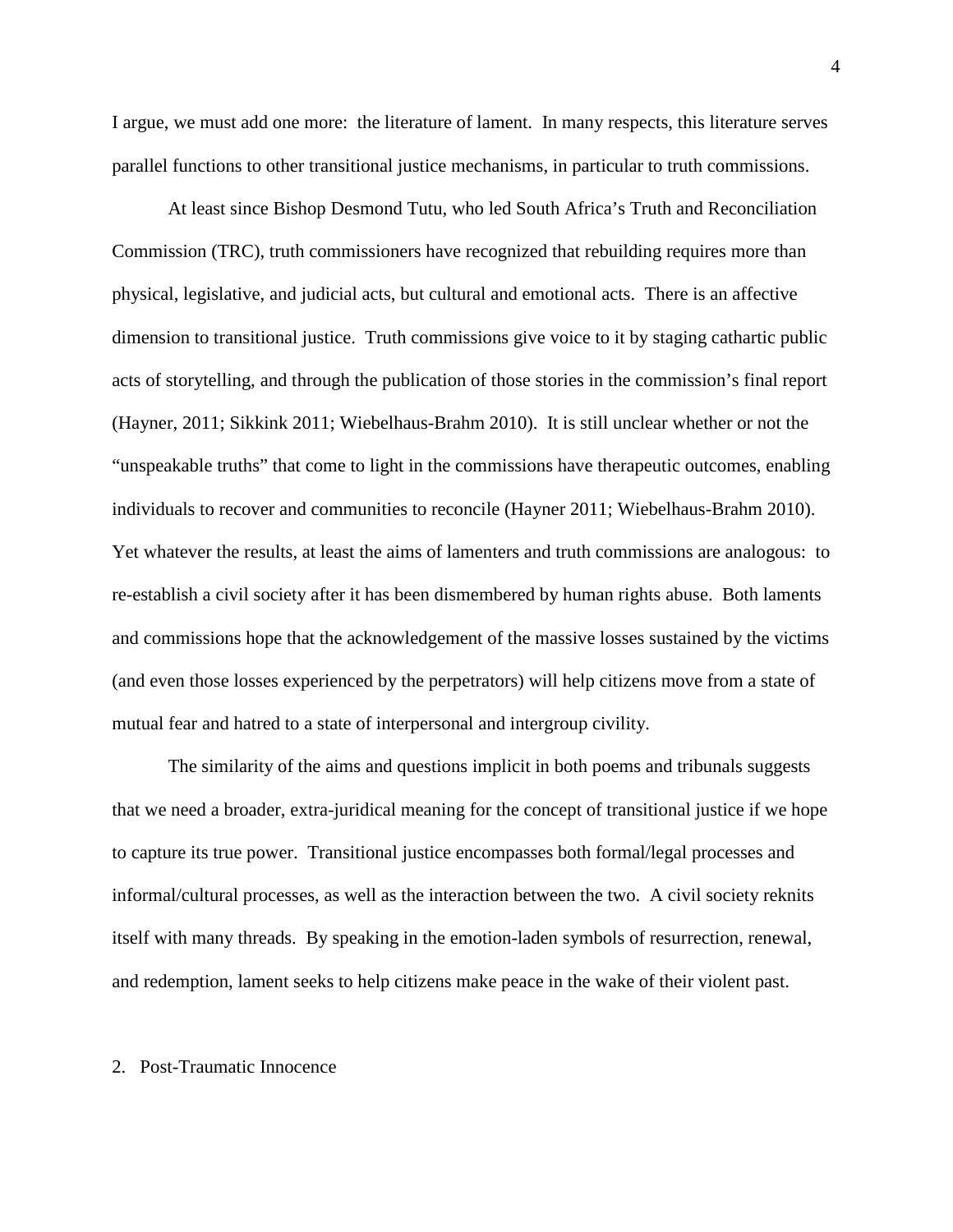While lament's primary functions are to grieve and memorialize, the mode is more than a device for mourning. In lament, the expression of *grief* often serves as a platform for the expression of *grievances*. Lament as a means of social protest hearkens back to the tradition of ancient Greek laments, which mourn the fall of cities (Alexiou 1974). In rural Greece in modern times, where lament has been a common art performed by women, the mode has been a means by which women could protest against the social restrictions on widowhood, modern medical practices, and even war (Caraveli 1986). For example, on August 17, 1978, folklorist Anna Caraveli recorded one Greek performer, Artemisia Kapsali, lamenting her husband, Yianni, who had been killed in the Greek-Turkish conflict over Cyprus that took place in July-August 1974:

What's wrong with you, miserable crow, wailing and squealing so?

(Oh, I can't bear it, Yianni!)

Are you that thirsty for blood, that hungry for young flesh

(How awful, my fate!)

Go beyond Gribala mountain, go to Gribala peak

(I can't bear it, Yianni!)

To find proud, young bodies there all bathed in dark blood

(Oh, I can't bear it, Yianni!)

To find their poor mothers singing laments for them.

(Oh, my luck is awful!)

How bitter the wound! How poisonous the gunshot! Damned be the war! Damn it a thousand times!

(Oh, what a horrible fate!)

It takes children away from mothers, brothers away from brothers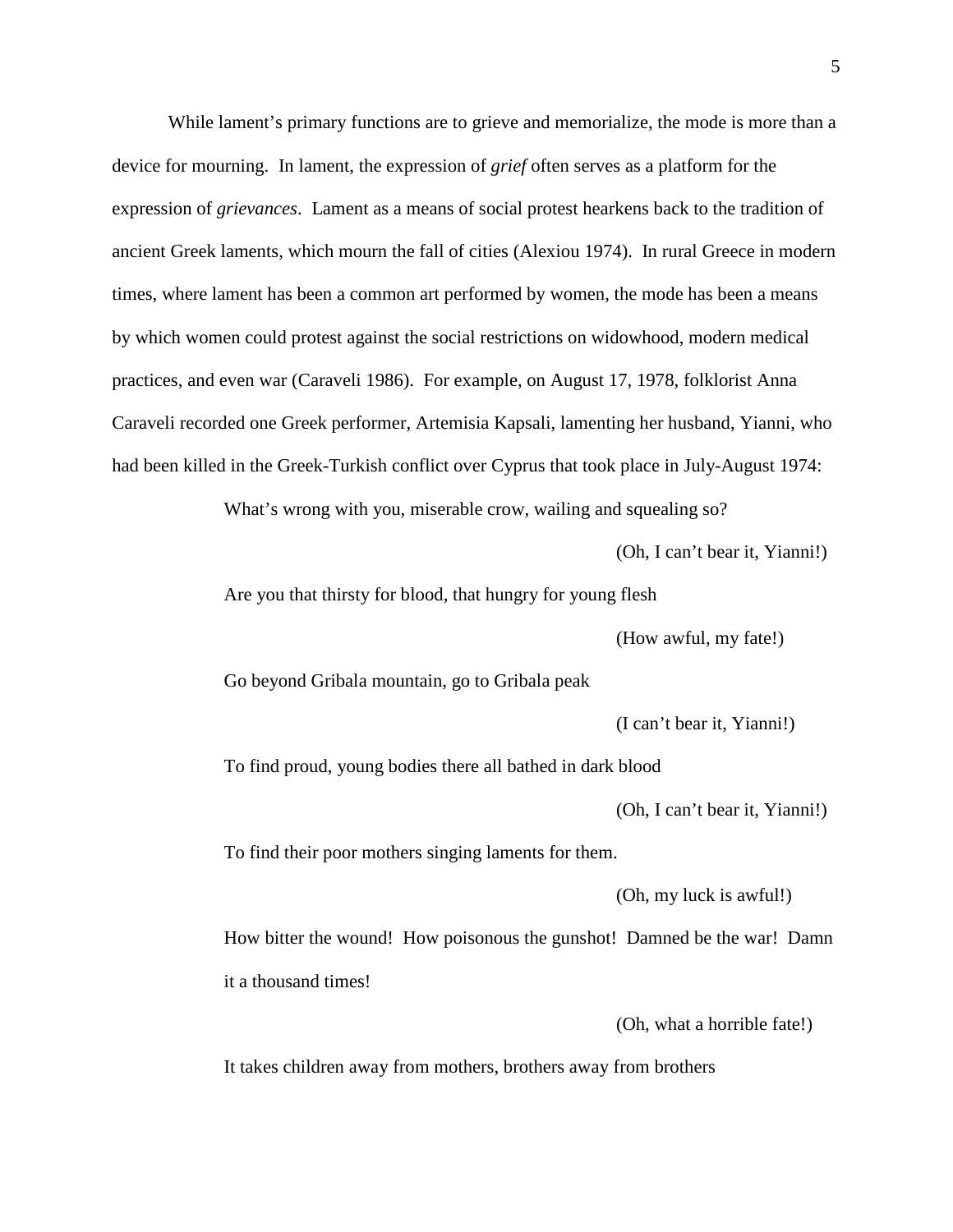(Awful, awful fate!)

And it tears man away from wife, though they love each other

(My fate is awful!)

And on the spot on which they part, no grass can ever grow (Caraveli 1986). In this lament, what begins as a cry of pain for one woman's loss ends as an aggrieved complaint about the general losses inflicted by war itself: Damned be the war! Kapsali especially mourns war's destruction of familial and communal bonds.

In the specific type of lament composed in the wake of human rights disasters, social bonds are destroyed, and the form may serve as a means by which the audience can renew its capacity for peace, civility, and social harmony in the future. Those who lament are in the position of the girl in the poem, "Pictures," by the East German poet Sarah Kirsch, the foremost female German poet of the post-WWII generation. In the poem, the girl's city has been burned to the ground in the war, and she grows up in the destruction's aftermath:

I was small and mornings gleaned ears of grain from the fields when the midday hot was over I practiced on the bike or sat in our garden wound jasmine to circular wreaths laid them on the pretty raised mounds of drowned birds (Forché, 476).

Kirsch's speaker identifies three tasks for those who come after mass death. First, she has to glean the stray remaining ears of grain from the scorched earth—to seek out what has survived,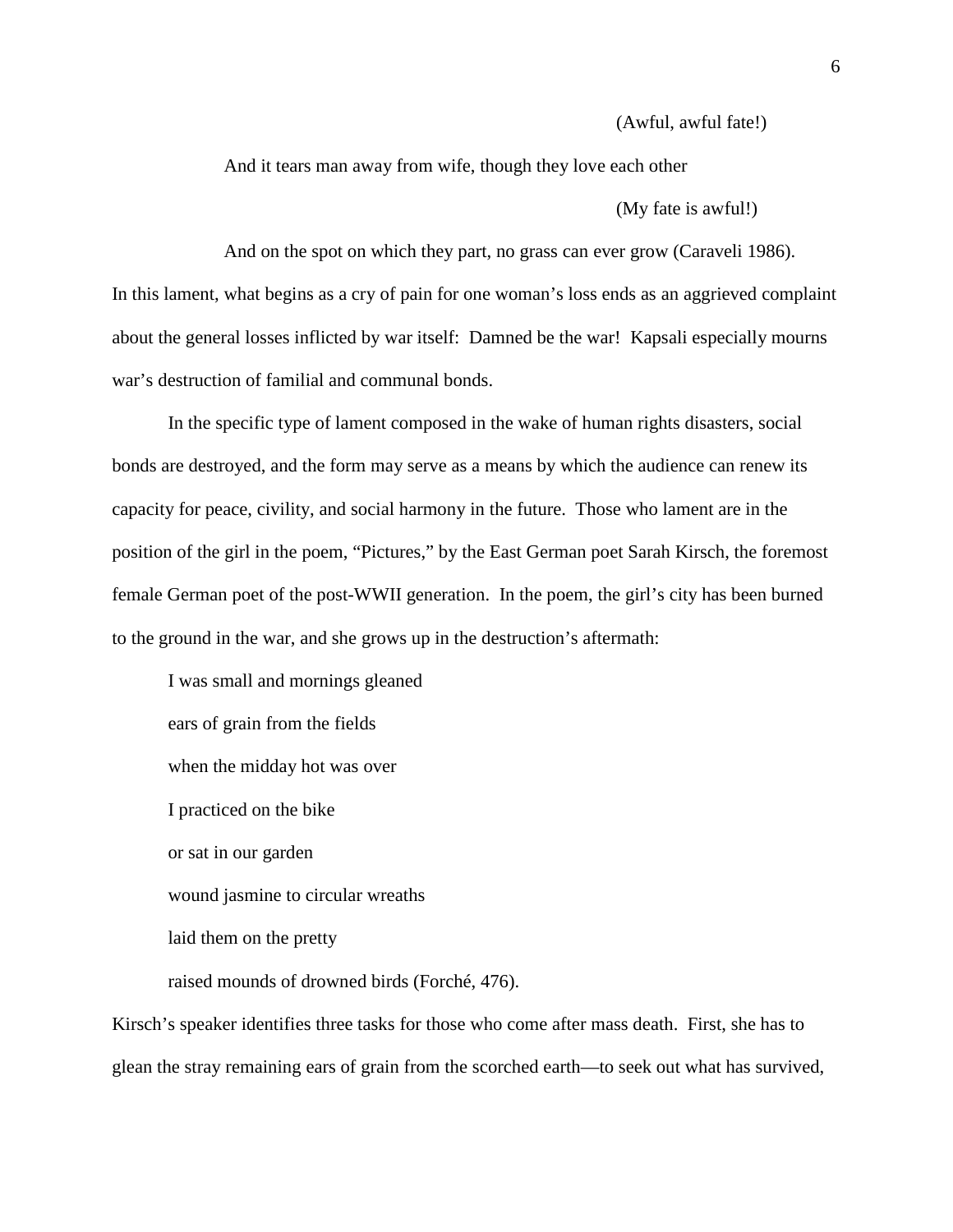and put it to use to sustain the present. Second, she has to reassert the rhythms of normalcy, of unself-conscious movement (on her bike) and peaceful rest (in her garden), of which war deprives its victims. Yet she may not simply relax in her garden as if it were a bower of pre-war innocence—a Garden of Eden—for this young girl must lay jasmine wreaths on the mounds of drowned birds. The white jasmine often appears in Catholic funerals as a sign of the innocence of the Virgin Mary and by extension of the dead. That is, the flower's symbolic power purifies the victim. This girl may not shut her eyes to the past's abuse and destruction, but by laying jasmine wreaths she can purify her city's loss. The poem itself serves as one such wreath.

It is one thing to ritually purify the dead, but another to forget the abuse they suffered when grieving is done. For Kirsch, moving on does not mean moving *past*. The speaker ends by recognizing that, despite her best efforts, she is doomed to "trample" the "late heads" of the asters in the garden "under my postwar shoes." In this latter-day, post-catastrophic garden, there is no escaping her complicity with death. This girl may not return to a naïve, unfallen innocence. But in mourning her naivety, she makes a post-traumatic innocence possible. Whereas, prior to the war, she lived in innocence unconsciously, afterwards, she seeks to reclaim her innocence through conscious choice and hard work, through a decision to move ahead as if the world were going to be habitable again, as if she could reconcile herself to life in a reborn city, and as if her victimhood, though central and never to be forgotten, were less than the sum of herself. Like Kirsch's girl, the lament writer does not assume that the fall into atrocious experience is irreversible. By holding out the possibility of a reclaimed innocence—we could also call it conscious, or secondary, innocence—lament functions as a hopeful human rights mode. It may even be the most optimistic of the modes.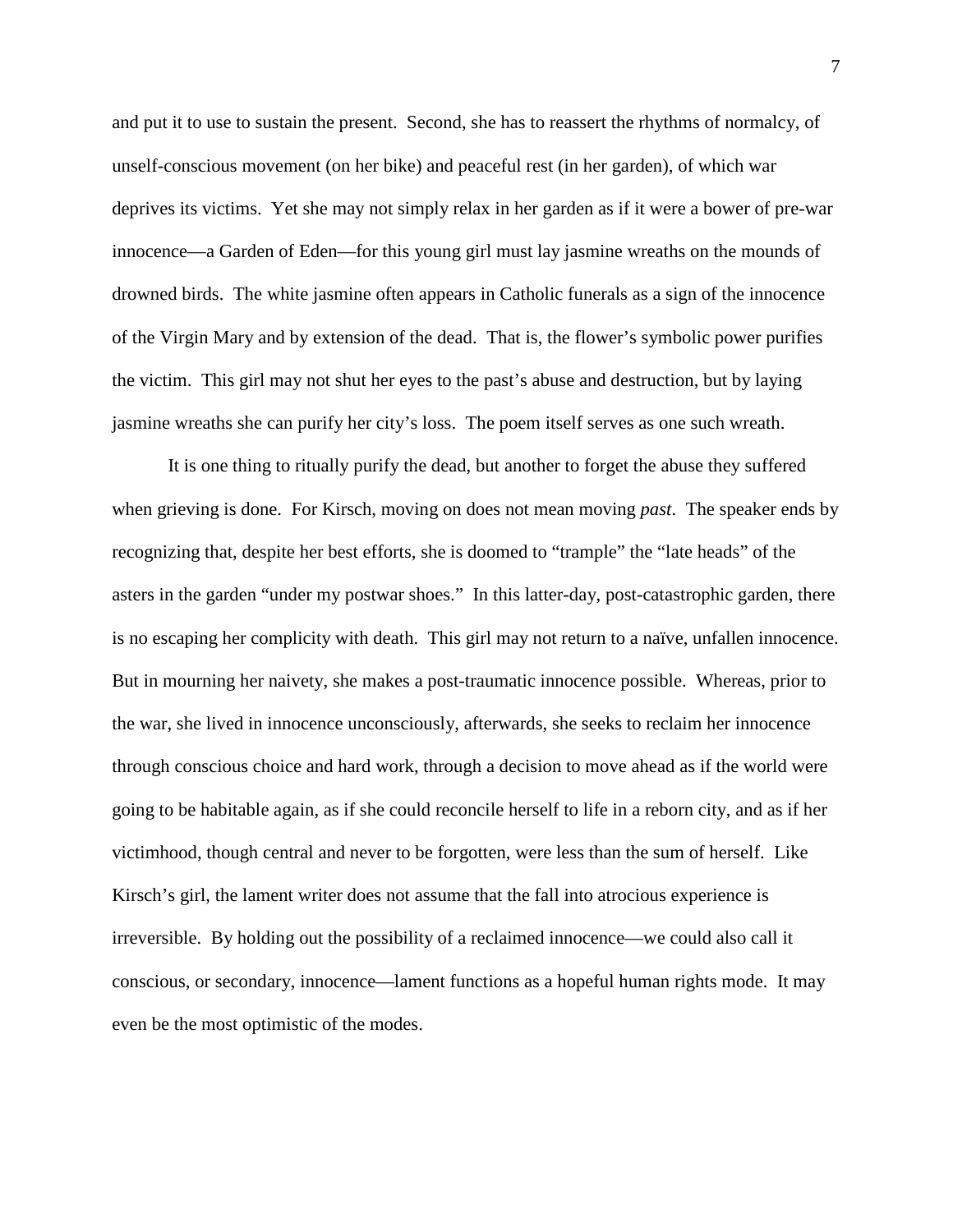Beyond death, lament asserts, lies the possibility of renewal. The trope of renewal is a vestige in modern lament from biblical sources, in particular from the Book of Lamentations. Lamentations sets the agenda for modern lament, even as it differs from its descendant in important ways. "Alas!"—the first word of four of the five chapters in the book—captures its tone of deep grief. Jews ritually re-read Lamentations every year on the holiday of Tisha B'Av, which commemorates the destruction of the first and second Temples and later catastrophes, including the Holocaust. Like latter-day laments, Lamentations gives an itemized catalog of sufferings, followed by an introspective account of what went wrong. Whereas human rights laments tend to identify the source of the suffering with the oppressive human power, Lamentations identifies the source of the suffering as God Himself, who is punishing the people for their disobedience:

We have transgressed and rebelled,

And You have not forgiven.

You have clothed Yourself in anger and pursued us,

You have slain without pity (Lam 3.42-43).

Many Orthodox Jews have historically understood the Holocaust precisely in these terms—as a punishment for sin—while other Jews have rejected the idea that Jews can be blamed for Nazism or the death camps (Katz, Biderman, and Greenberg 2007). In Lamentations, the recognition that God is all-powerful does provide the possibility for a hopeful end. What the Lord has taken away, the Lord can restore: "Take us back, O Lord, to Yourself,/And let us come back;/Renew our days as of old!" (Lam 5.21). Renewal is figured as the ultimate telos of lament.

The prophet Ezekiel envisions the yearning for a new start in even more radical terms than Lamentations, not merely imagining renewal but resurrection. The Lord takes Ezekiel by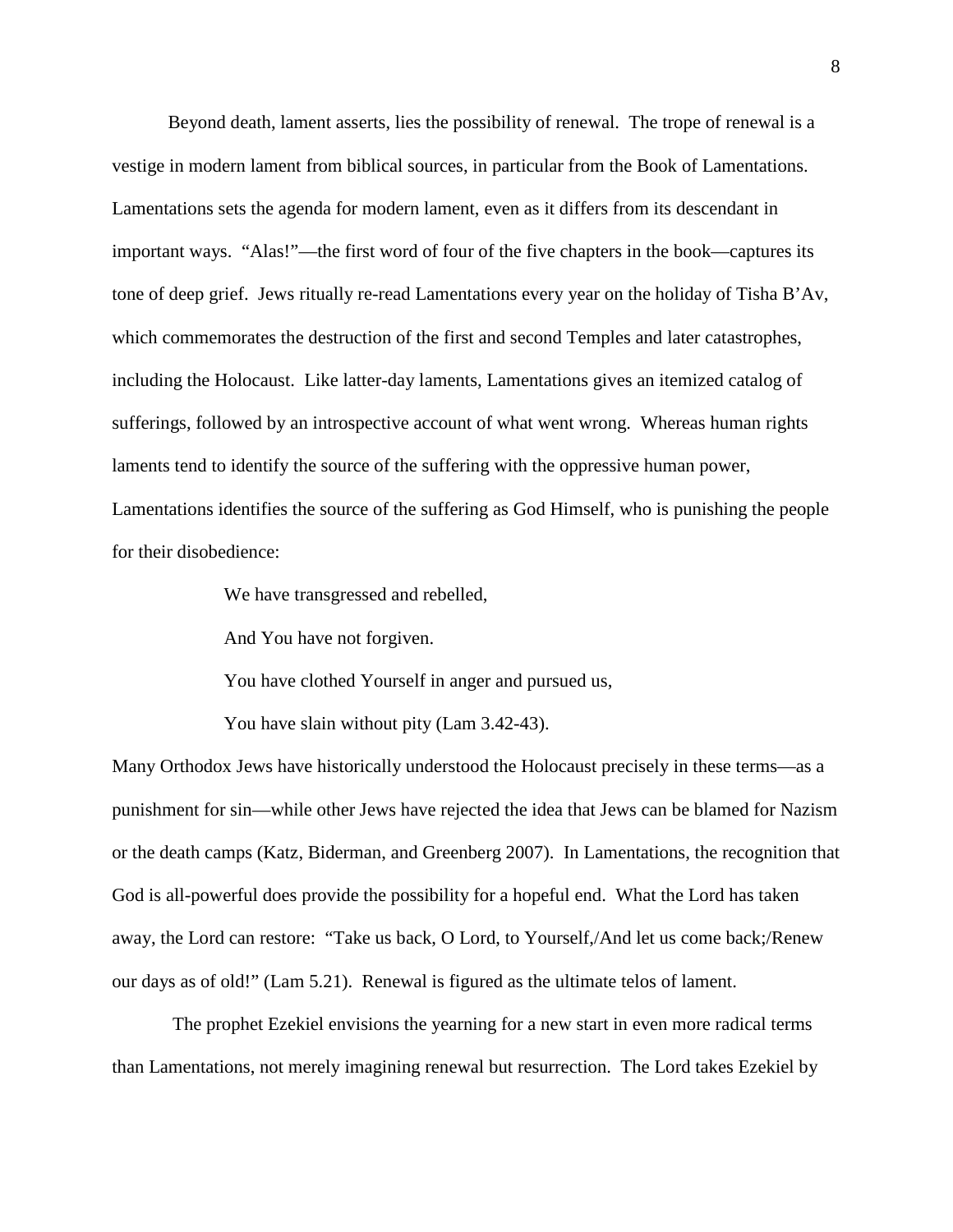the hand into a valley filled with dry bones and commands him to declare that He will raise the bones. Once Ezekiel has performed this task, the bones reassemble themselves and are refleshed, until "a vast multitude" stands before him (Ez. 37.10). God then interprets the meaning of the scene for Ezekiel: "O mortal, these bones are the whole House of Israel. They say, 'Our bones are dried up, our hope is gone; we are doomed.'… I am going to open your graves and lift you out of the graves, O My people, and bring you to the land of Israel" (Ez. 37.11-12). Hope springs in the valley of death and grief. The vision of resurrection has analogs throughout the Jewish and Christian scriptures: to the Exodus story of slavery followed by redemption, to the notion of a messiah who arrives at the end of days to lead the Israelites to the World to Come, to the miracle of Lazarus's resurrection, and of course to Christ's own death and rebirth. In each case, Jewish and Christian scriptures emphasize that, like punishment, renewal is in God's hands.

Unlike Lamentations, modern, secular human rights laments are not invested in divine intervention as the source of renewal. In fact, these poems tend to emphasize the horror that arises because of the speaker's awareness that God's salvation has failed. For example, Victor Serge's speaker in "The Asphyxiated Man" declares flatly that "The Savior botched your salvation" (Forché, 115). The poet confesses that his own words are no more effective than religion's promises. He describes himself as "the only person conscious of [the asphyxiated man's] suffering and death,/I, the last, impotent human face he'll ever see,/I who have nothing for him but this absurd remorse" (115). Mariana Tsvetayeva, another poet lamenting the victims of Communism in "A white low sun…," ends her poem in disgust with God: "What have these grey huts done to anger you,/my God? And why must so many be killed?.... /It's soldiers who sing these days./Oh Lord God" (Forché, 125).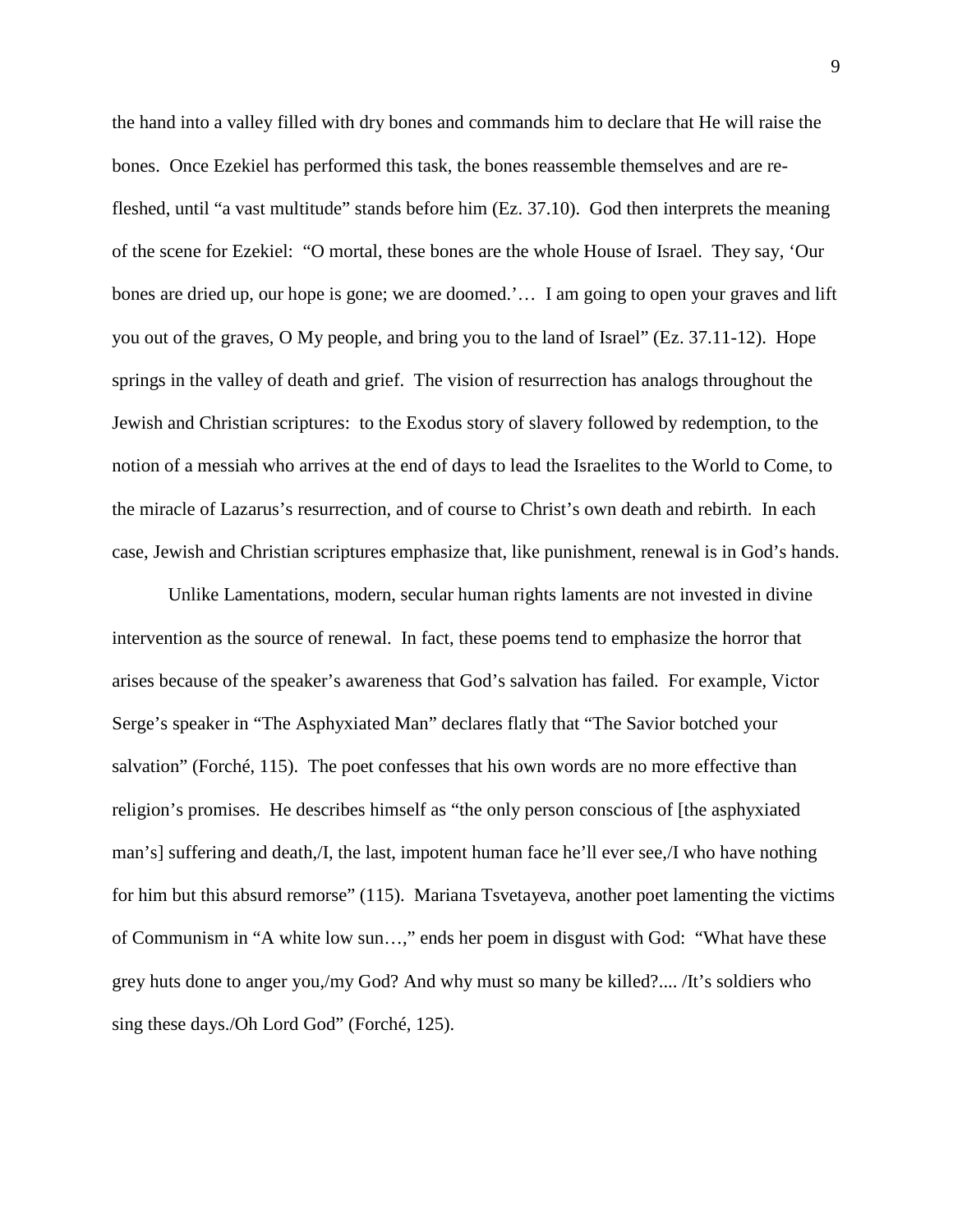Even though modern laments despair of salvation, resurrection nonetheless continues to find its way into their imagery, and does not appear only in the work of Jewish or Christian writers. For example, Adonis (pseud. of Ali Ahmad Sa'id), the modern Syrian poet, reacts to what he describes as universal loss in "Elegy for the Time at Hand." In the poem, he expands from his own particular experience of loss to that of "All men":

All men [are] choked by ashes, crushed by the rocks of silence, mounted by empire builders, paraded in arenas for their sport, so many footstools, so many banners" (Forché, 557).

The lamenter's first reaction to the universal condition of oppression is to apostrophize his land in grief and rage in terms reminiscent of Ezekiel: "O my dry and silent land,/who left you like a fossil?" Once the dry bones have been acknowledged, a second reaction becomes possible—to anticipate the raising of the bones: "Shall a new race grow in the poppy fields?/Shall fresh winds rearrange the sand?" Ultimately, Adonis asks, "What god shall resurrect us/in his flesh?" (556).

Where it does not come from religious sources, the hope for resurrection may be stirred by cultural sources. That is the situation of the musician at the center of Steven Galloway's novel, *The Cellist of Sarejevo*, a narrative of the city's siege during the Bosnian war. The cellist is inspired by the memory of a musicologist who, in 1945, in the ruins of a bombed building, found four bars of a work by the Venetian composer Tomas Albinoni and spent the next twelve years "reconstructing a larger piece from the charred fragment" (Galloway 2008, xv). Albinoni's reconstructed Adagio becomes, for the cellist, a symbol of hope that beauty and civility persist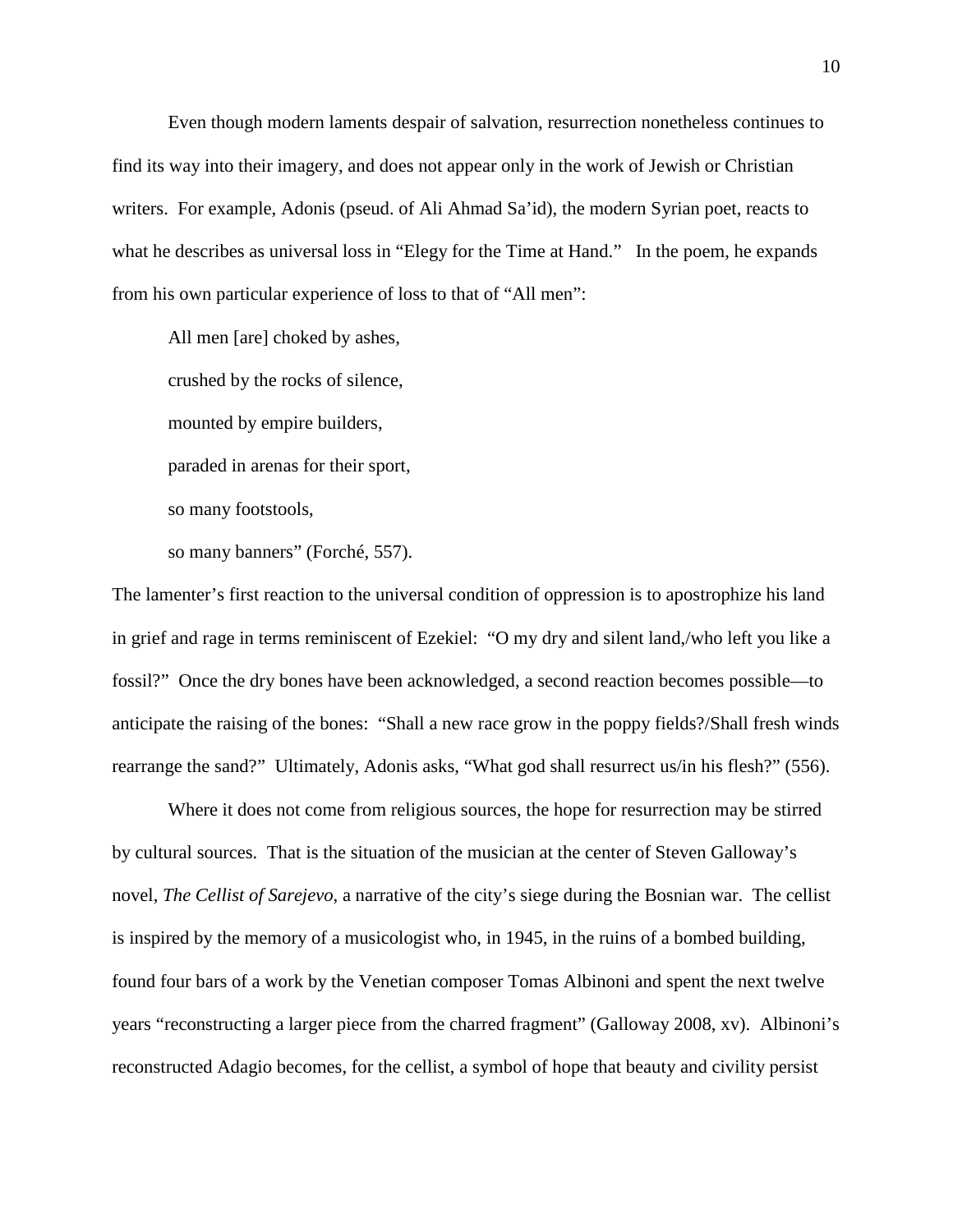amid destruction. So when mortars destroy the cellist's beloved Opera Hall, he decides to play the Adagio on the spot of the bombed building every day for twenty-two days, one day for each person the bomb killed. Part protest and part lament, the cellist's performance galvanizes both the inhabitants of the city and their enemies. It serves as a daily pause in the war, a reminder that war does not last forever, a proof that civil society has not been completely destroyed and can be rebuilt. The music reminds a sniper, who goes by the nom-de-guerre Arrow, that her given name was something else, and when she finally chooses not to kill, "She closes her eyes, recalls the notes she heard only yesterday, a melody that…feels very close" (Galloway, 231). The cellist's music gives Arrow back her proper name.

## 3. The Truth Commissioner's Lament

The questions asked by human rights laments in the natural language of renewal and the supernatural language of resurrection may seem distinct from the questions asked by truth commissions in the legal language of reconciliation and rebuilding. After all, truth commissions since the 1980s have been preoccupied by the legal mandate to establish the truth of the horrific past. Yet in several respects, the stories told to truth commissioners function as public laments.

Unlike testimony, which must grapple with the possibility of forgetting due to trauma or the erosion or distortion of memory, lament *demands* the capacity to remember. The demand is made not of individuals, but of the entire afflicted community. To be forgotten is, in Toni Morrison's evocative phrase, to be "disremembered" (Morrison 1987), with its echo of being dismembered: individual members of the community have been amputated from history. Having, perhaps, already been disappeared—kidnapped, tortured, disposed of—during their lives, the forgotten are disappeared again in the telling. In the case of Morrison's ghost,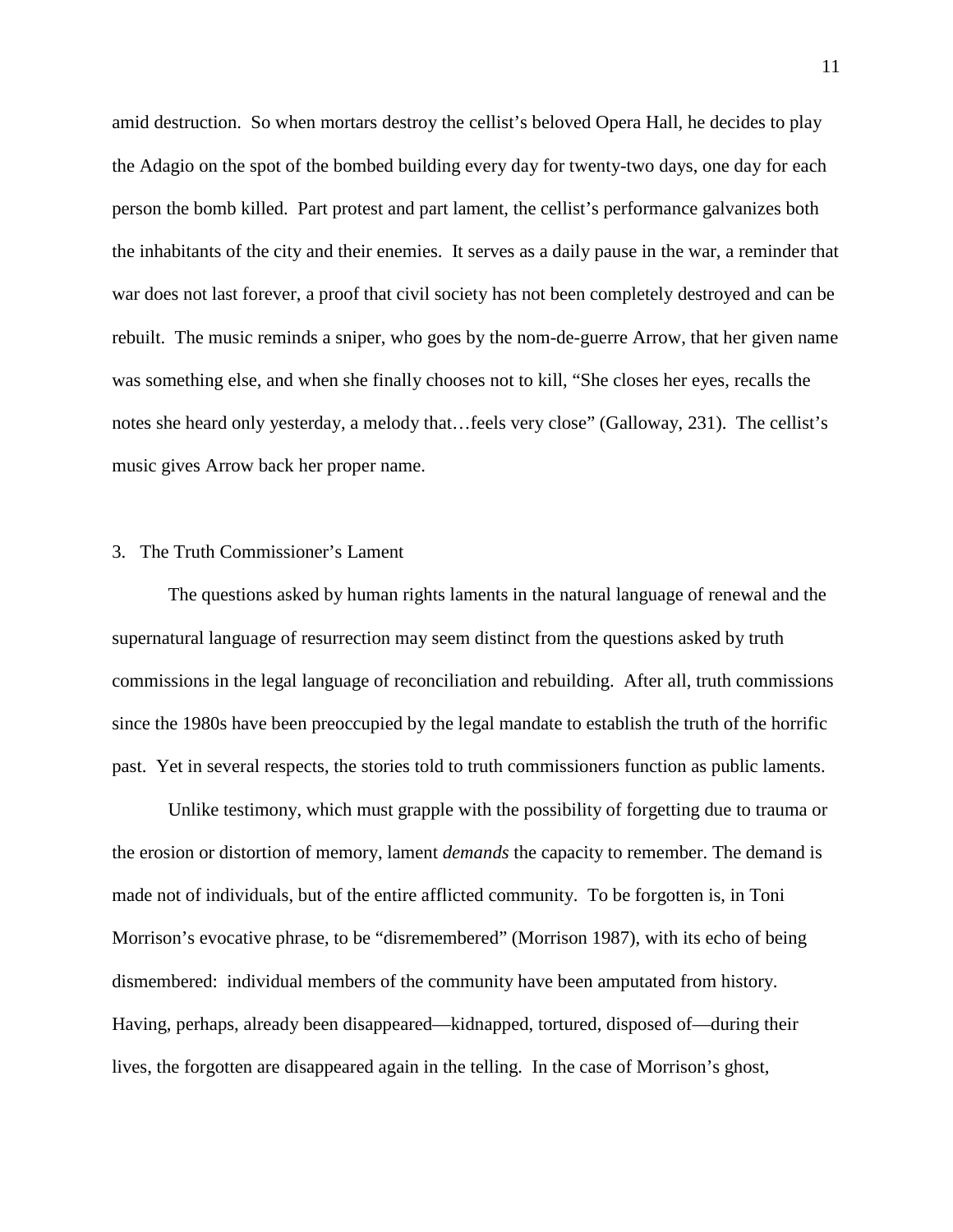Beloved, being disremembered results in her own physical dismemberment, as well as in the breaking apart of her language. As Beloved recalls her mother, Sethe, digging Beloved's own infant grave, her prose begins to have typographical holes in it, becomes elusive and poetic, and then simply comes apart:

> I am Beloved and she is mine. I see her take flowers away from leaves she puts them in a round basket the leaves are not for her she fills the basket she opens the grass I would help her but the clouds are in the way how can I say things that are pictures I am not separate from her there is no place where I stop her face is my own and I want to be there in the place where her face is and to be looking at it too a hot thing (210).

In Sethe's lexicon, the opposite of disremembering is "rememory"—the reconstruction of what had come apart. Rememory is the territory of lament.

But why should the traumatized survivors and their descendants, and even the perpetrators and their descendants, be compelled to remember? There are, after all, instances in which the act of storytelling retraumatizes the witness, and there are instances, such as in the war crimes tribunal in Sierra Leone, in which some survivors of the crimes resented being asked to tell their stories: they would have preferred that the tribunal rebuild their homes (Millar 2011). Still, transitional justice relies on the belief that reconstruction requires recollection. Timothy Garton Ash wrote in the Preface to Priscilla B. Hayner's study, *Unspeakable Truths: Facing the Challenge of Truth Commissions*, that the narratives in truth commissions ideally set off a process of "remembering in order to forget" (xii). Just so, laments construct collective stories that aim to help societies move through their traumas by constituting a common account of what has been lost. On this view, the requirement to remember encompasses both victims and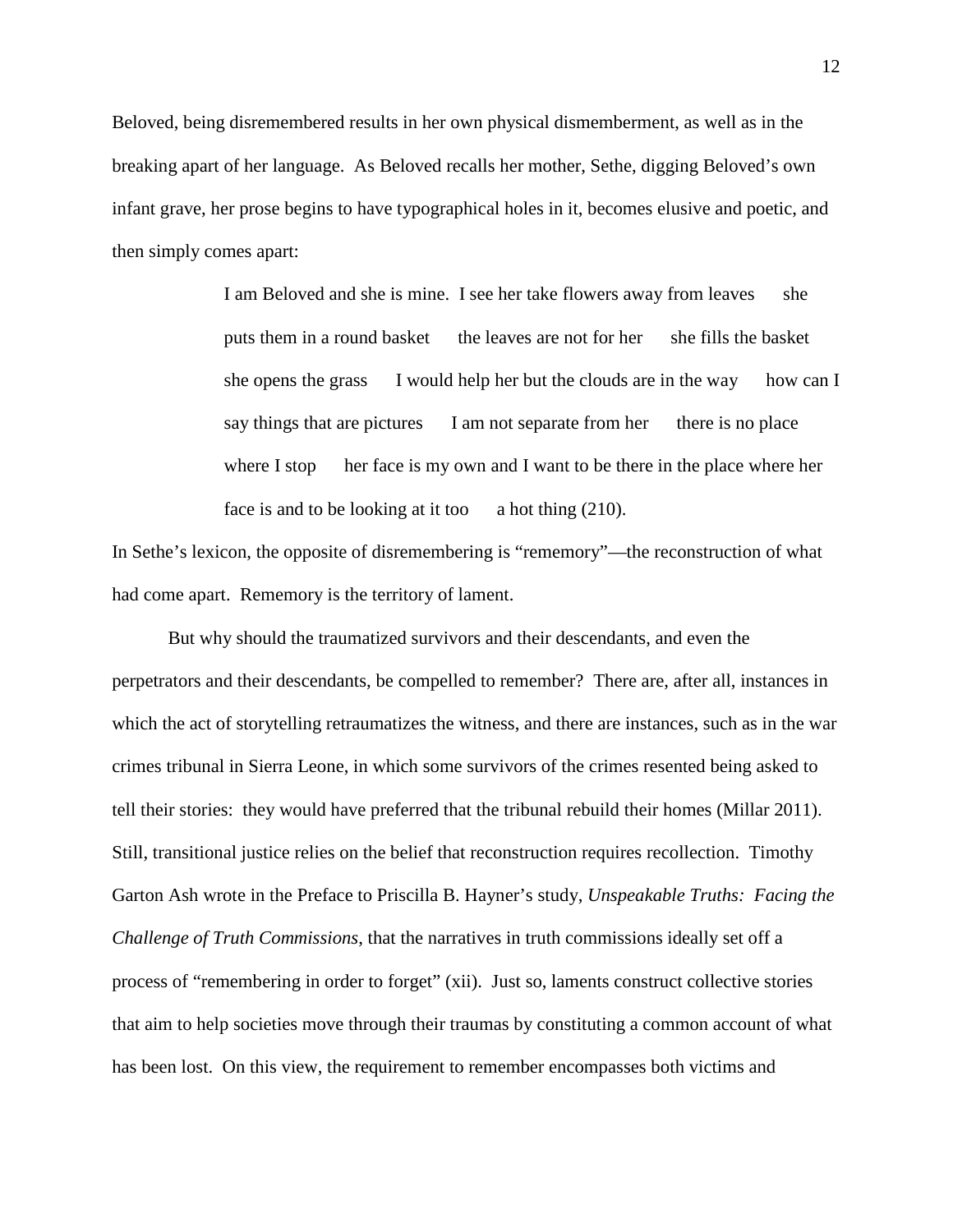perpetrators, each of whom must contribute their own narrative. Truth commissions like the South African TRC serve to invite the creation of such narratives that tell both "objective" and "subjective" truths, with the express purpose of opening up social and political space for forgiveness (Best, Long, Etherton, and Smyth 2011).

## 4. Memory vs. Recollection

Many scholars treat laments as records of personal trauma, analyzing them for clues to the toll the abuse has taken on the individual storyteller. The critical lens they adopt is trauma theory, a subspecies of psychoanalytic theory (Felman and Laub 1991; Caruth 1996; Miller and Schweitzer 2006). Yet focusing on grief's toll on the individual subject is not the only way to think about lament. Grief for human rights abuses also has a social meaning. Not the individual alone, but the society, collectively, must try to form a more harmonious national consciousness going forward from the trauma. As part of its act of rebuilding—of transitional justice—it will have to shape a valuable national myth from the wound. That is no easy task, because, in these cases, the national story has been commandeered and misused by persecutors. In the aftermath of the crisis, the very idea of the nation may come to seem polluted, and some citizens may prefer to retrench themselves in religious, ethnic, or tribal enclaves. By contrast, the human rights lament assumes that an inclusive national myth can and must be forged if the country is going to rebuild its civil society. Lament grieves for the hatreds that led to the conflict, describes the abuse, mourns the losses, acknowledges remaining suffering, and finally lets go of the bitterness that flowed from it. It offers the nation a new collective story, not by forgetting or evading the period of trauma, but by prodding the wound's pain to the surface in ritual, periodic, and strategic ways.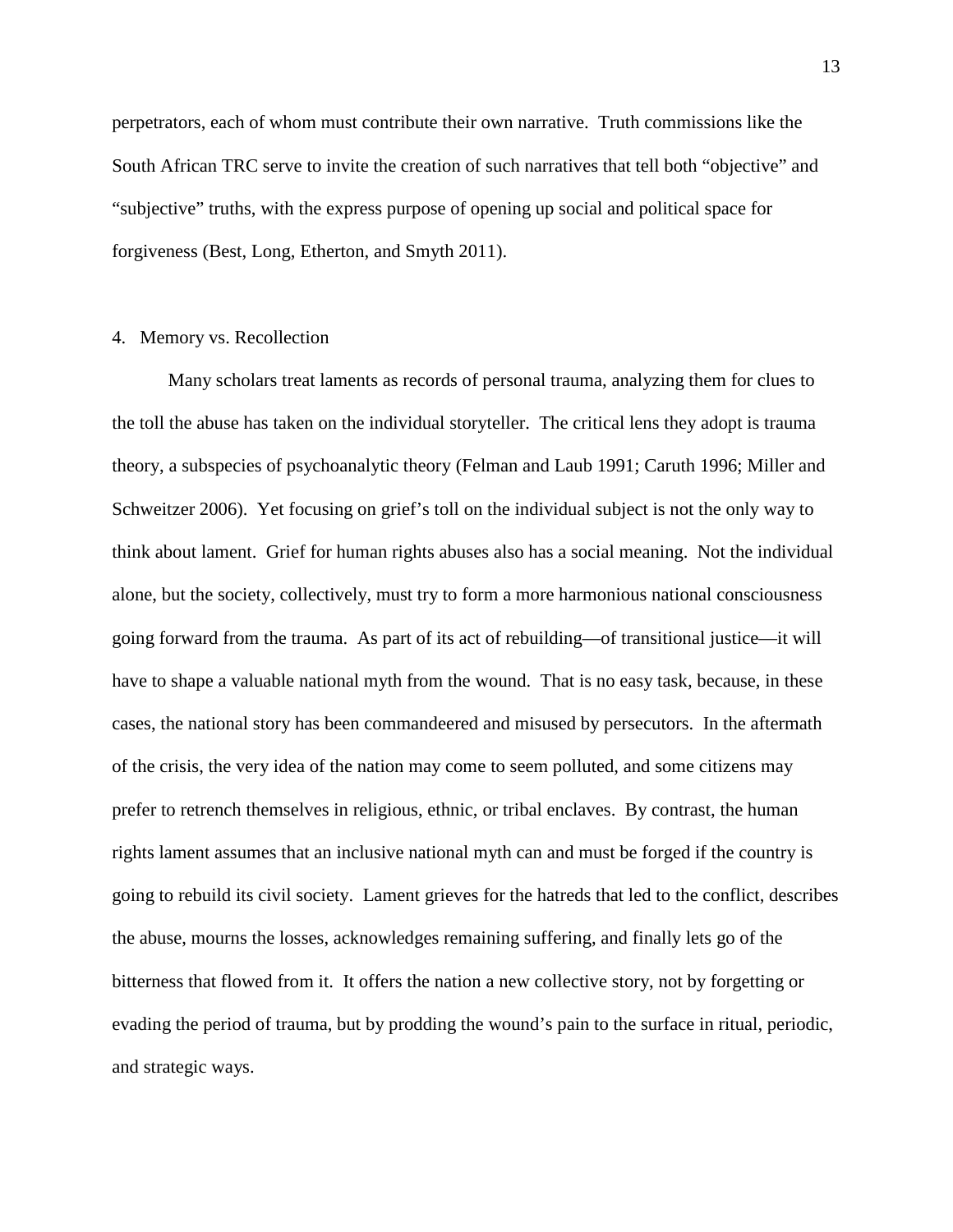Determining which of the many potential voices will be heard in that story is generally the outcome of strenuous, public negotiation. Narratives in truth and reconciliation processes are often authored under social pressure—by some of the authors against others, by auditors, by the authorities, by the perpetrators who fear exposure, by international observers, activists, and officials. They are cobbled together from scraps of written, oral, and forensic testimony; snippets of radio and television broadcasts; the reports of journalists, bloggers, artists, and NGOs; and the official documents of state and intergovernmental agencies. The messy, often internally inconsistent and competing nature of these sources suggests that literary laments are embedded in socio-political dynamics. Such narratives are not so much the product of individual *memory* as of social *recollection*, to adopt the useful distinction of the historiographer Yosef Hayim Yerushalmi in *Zakhor: Jewish History and Jewish Memory* (Yerushalmi 1982). The mode of lament gathers together—re-collects and redacts—the memories of diverse individuals. By attempting to speak not of my past or yours but of *ours*, laments set themselves the task of reconciling competing voices into a single compelling expression. Lament undertakes a prioritysetting process to establish precisely which, among the multiple potential memories, must be passed on.

The collective story that emerges from this process is available to be reworked imaginatively in the name of lament. The poet and South African Broadcast Corporation journalist Antjie Krog sets herself precisely this task in *Country of My Skull*, in which she painstakingly meditates on the narratives coming out of South Africa's Truth and Reconciliation Commission, creating, in literary form, a ritual process of reconciliation (Krog 2000). The truth she is after is not literal. As she writes: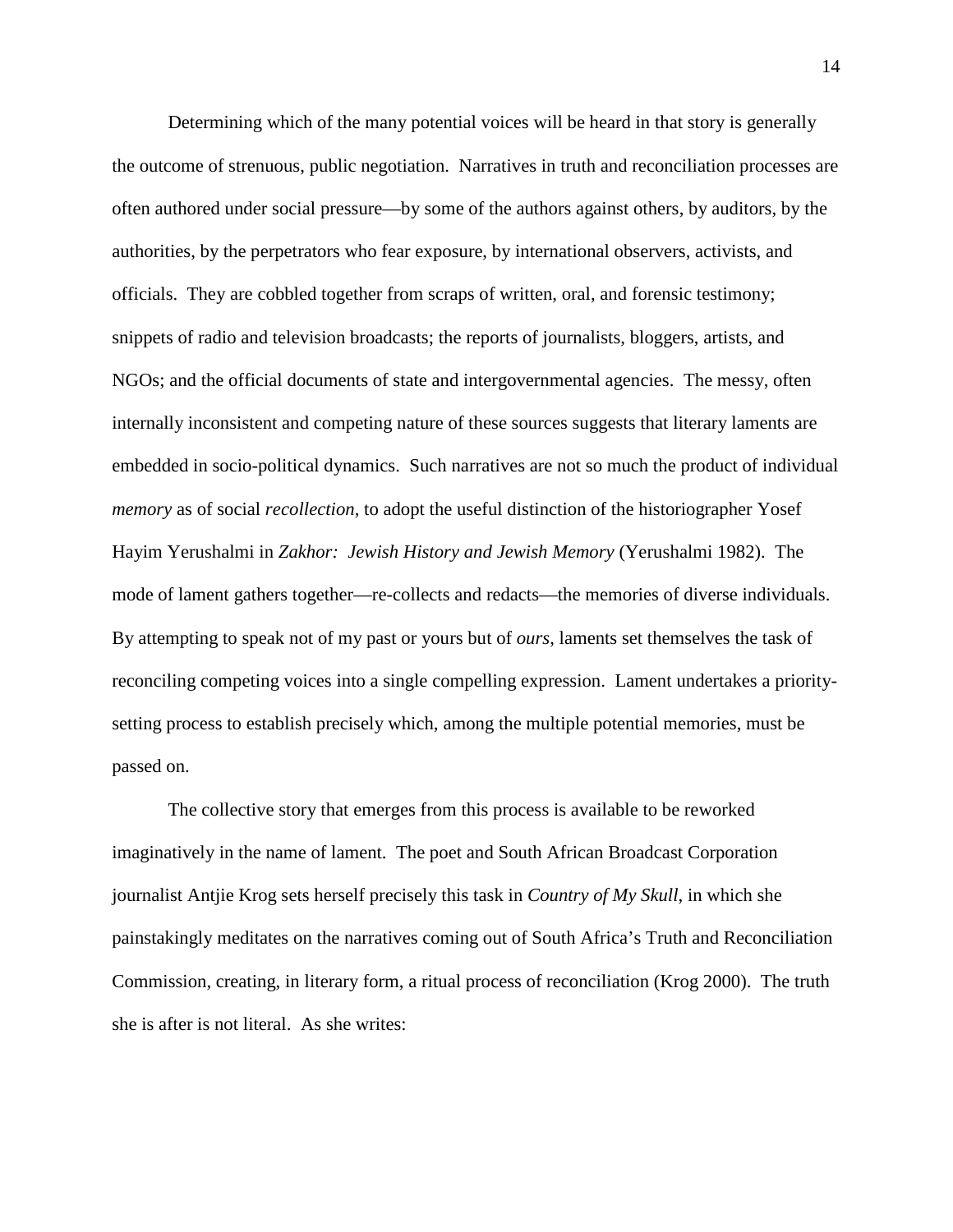I'm busy with the truth…*my* truth. Of course, it's quilted together from hundreds of stories that we've experienced or heard about in the past two years. Seen from my perspective, shaped by my state of mind at the time and now also by the audience I'm telling the story to (225).

The state of mind through which Krog receives the stories from the TRC involves, in part, her own painful struggle with love and shame as she reckons up her family's history on the white side of the apartheid line. What Krog demonstrates is that going forward from the trauma toward a resilient social order requires not only the healing of traumatized individuals but of the wounded national ethos through what she calls the "first" and "second" narratives—the narratives of victims and persecutors, respectively. Only by soliciting both narratives can a postconflict society shape a reconciliatory national myth from the crisis. As Krog describes the dialogues surrounding the TRC, "Our conversation becomes part of the big South African tongue of consciousness groping down toward a broken tooth" (313). Nudging the broken tooth is a fragile and painful exercise. Ultimately, however, when it works, lament provides what Best, Long, Etherton, and Smyth call the "ritualistic or symbolic behavior" that signals a reconciliation event (2011).

The stakes in creating a collective story that can be worried like a broken tooth are clear, for instance, in two laments on the experience of apartheid in South Africa. The first narrative, that of the victims, is represented by Sipho Sepamla's poem, "I Remember Sharpeville," which begins by testifying to what happened on March 21, 1960, the day of the first major antiapartheid protest, when white South African police opened fire on a crowd protesting the infamous pass laws, killing or injuring 250 people and leading to the illegalization of the African National Congress and to thousands of arrests (Forché, 729). The second narrative—that of the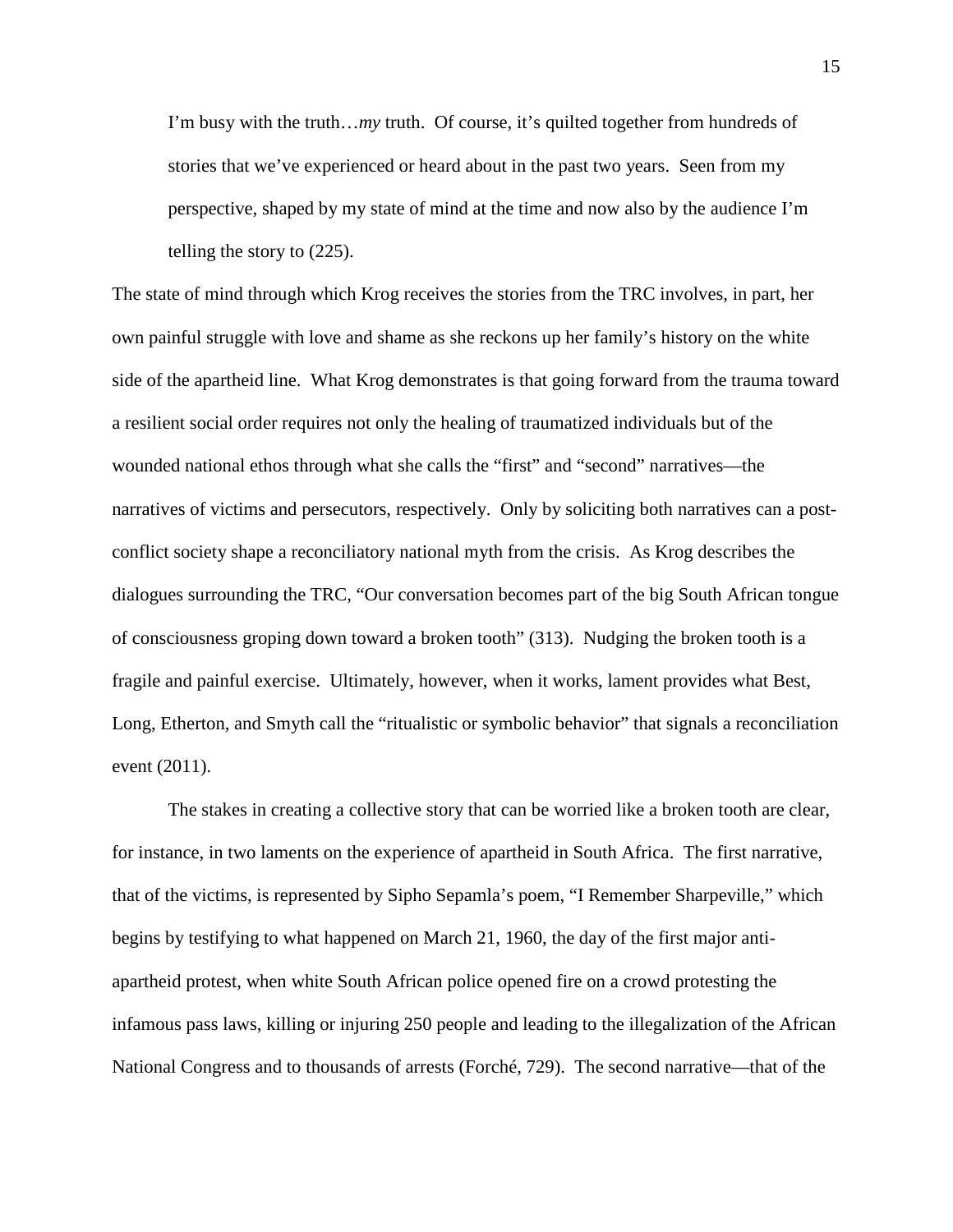perpetrators—can also be told in the mode of lament, as illustrated by Pumla Gobodo-Madikezela in *A Human Being Died That Night* in her depiction of Eugene de Kock, the commanding officer of the state-sanctioned death squads, as he came to grips, in prison, with his legacy of violence and hatred (Gobodo-Madikezela 2003). Neither the laments of the first or the second narrative is sufficient to tell apartheid's collective story. As Bishop Desmond Tutu well understood in eliciting both victims and perpetrators to speak to the TRC, the truth that makes reconciliation possible can only be told by both narratives, together. Dialectic, dialogue, even conflict among the narratives is to be expected, and yet as a whole the recollected story that emerges aims to avoid inciting further outbreaks of violence. Sepamla and de Kock are merely examples of the first and second narratives in South Africa, each of which is itself comprised of a multitude of voices. Both narratives are themselves internally varied, and are best conceived as broad spectra rather than as discrete points.

Some citizens may not wish to be included in a collective story of national rebirth, or may be excluded from it by others, because they continue to nurse the resentments and factionalism that led to the conflict, or because the conflict itself has left them compromised, embittered, or unable to move on. Krog spends one chapter, "Mother Faces the Nation," describing the active attempts of Winnie Madikizela-Mandela to disrupt the TRC. Nelson Mandela's ex-wife repeatedly refuses to address whether she participated in crimes committed during the anti-apartheid struggle by members of her own household. Krog paints an ambivalent picture, unable to decide whether Madikizela-Mandela is a mother of the nation or a symbol of its corruption. Her house "had become the centifiugal force behind seemingly opposing attitudes…. The house where destabilized youngsters were both protected and killed. The house of famous, regal personalities and the house of a particular kind of gangster personality…."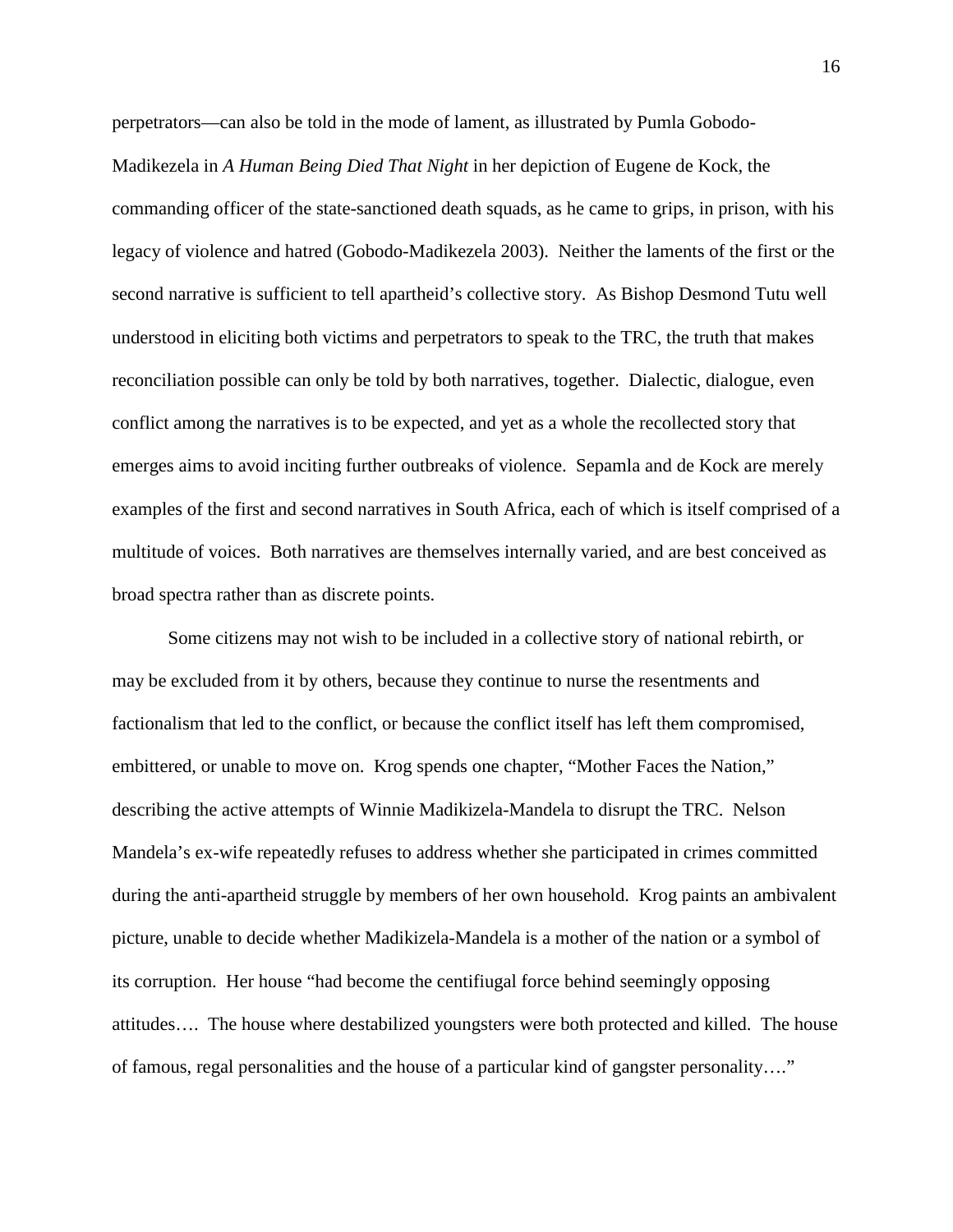(327). Not all stories of human rights abuse parse neatly into victims and perpetrators. Can the limit cases be incorporated into the myth of a renewed nation? Krog says that they can—as long as they are filtered through ambivalence.

### 5. Containing Multitudes

Alongside the question of which voices the collective story will include, there is the aesthetic question of how to represent the woes of so many. What kind of collective story could contain such multitudes? In lament, massive numbers of victims can take on a talismanic quality: the number 6 million in relation to the Jewish victims of the Holocaust has been given artistic significance in many cases, as when a group of schoolchildren from the town of Whitwell, Tennessee collected 6 million paper clips and housed them in a cattle car. Toni Morrison's novel, *Beloved*, is dedicated to "Sixty Million and More"—an approximation of the number of people subjected to slavery. The emphasis on huge numbers of victims in lament whether measured in thousands, millions, or tens of millions, forces us to wonder how one lament can possibly give voice to all those dead and those who must live after atrocity. Primo Levi addresses Nazi death camp victims as "You multitudes with dead faces…." (Forché, 374). Osip Mandelstam describes the victims of Stalin in terms strangely evocative of Ezekiel's dry bones: "Mounds of human heads are wandering into the distance." How can the one speak on behalf of multitudes without erasing them or (what is the same) homogenizing them?

Laments often disclose a great anxiety about the inadequacy of language to the task. Akhmatova says in "Requiem," "I am powerless to tell/somebody brute from something human/or on what day the word spells, 'Kill'" (Forché, 104). The power of language is mute before the power of the deranged state, as suggested by the history of Akhmatova's poem: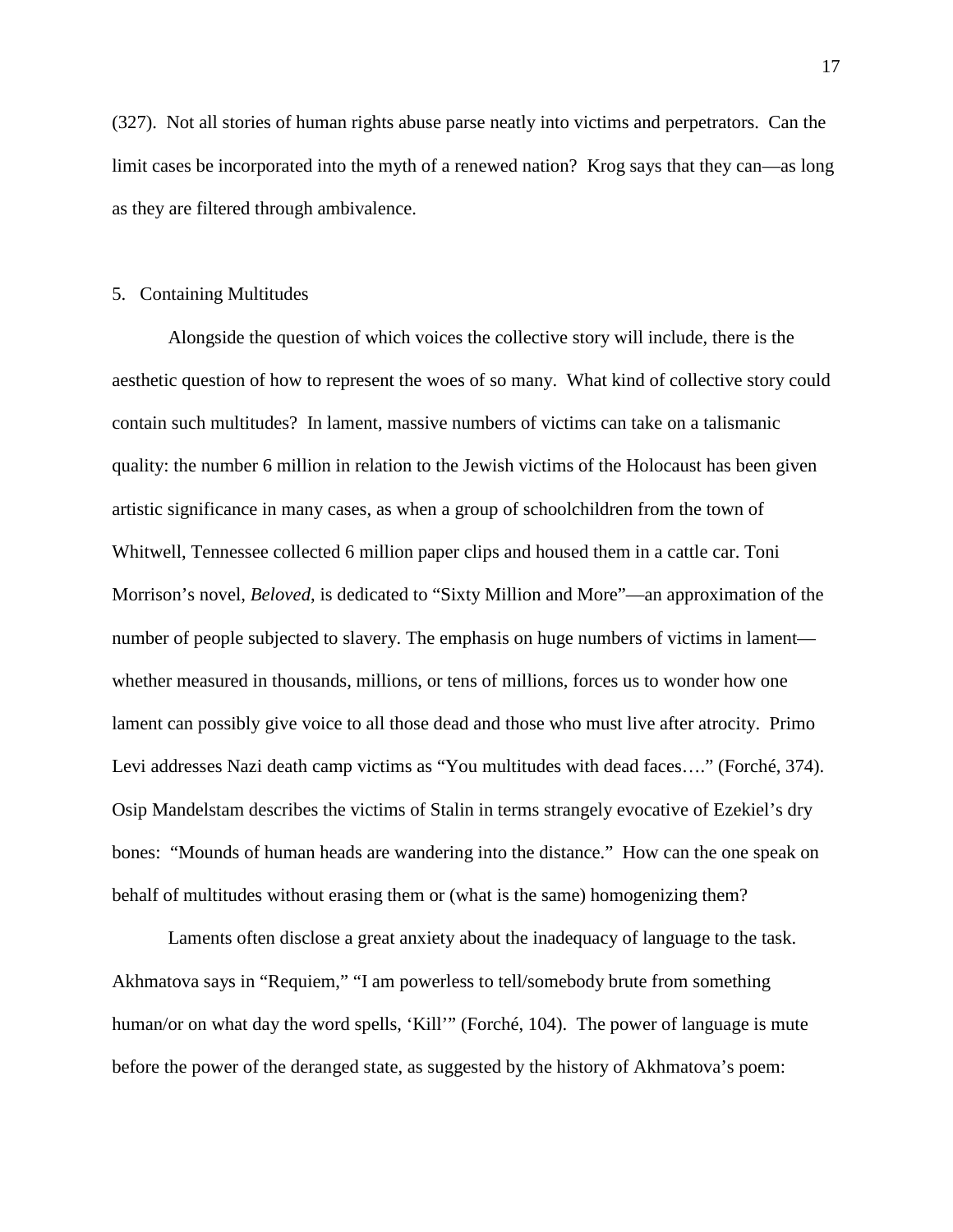although she composed it between 1935 and 1940, she felt it was too dangerous to write down. Her friend memorized it, and Akhmatova only published it in 1963, and then only in Munich (Reeder 2006). Celan goes so far in his celebrated Holocaust poem, "Deathfugue ," as to break the syntax of the German language itself, to show that even language cannot survive genocide:

> Black milk of daybreak we drink you at night we drink you at midday and morning we drink you at evening we drink and we drink a man lives in the house your goldenes Haar Marguerite your aschenes Haar Shulamith he plays with his vipers He shouts play death more sweetly Death is a master from Deutschland

If poets sometimes assert language's adequacy in defiance of their despair, the assertion is always barbed and ironic, as when Mariana Tsvetayaeva writes, "while our mouths have spittle in them/The whole country is still armed" (Forché, 126). But is it? She is perhaps protesting too much.

While sometimes despairing that their language can adequately capture the magnitude of their loss, lament poets nonetheless adopt a certain set of techniques for doing so. These include parataxis, synecdoche, and metonymy. Parataxis was originally pioneered in another context by Walt Whitman, who declared in *The Song of Myself*, "I contain multitudes" (Whitman 2009). Whitman sought to depict the magnificent variety of citizens in America's democratic experiment. His strategy was additive: he made lists. These lists were not meant to be seen as exhaustive and exhausted catalogs, but as beginnings. Whitman's lists point beyond their own finitude to the field of uncontainable possibility that the poet named "America." While the lists lack topic sentences, transitions, or summations, they do not appear haphazard or formally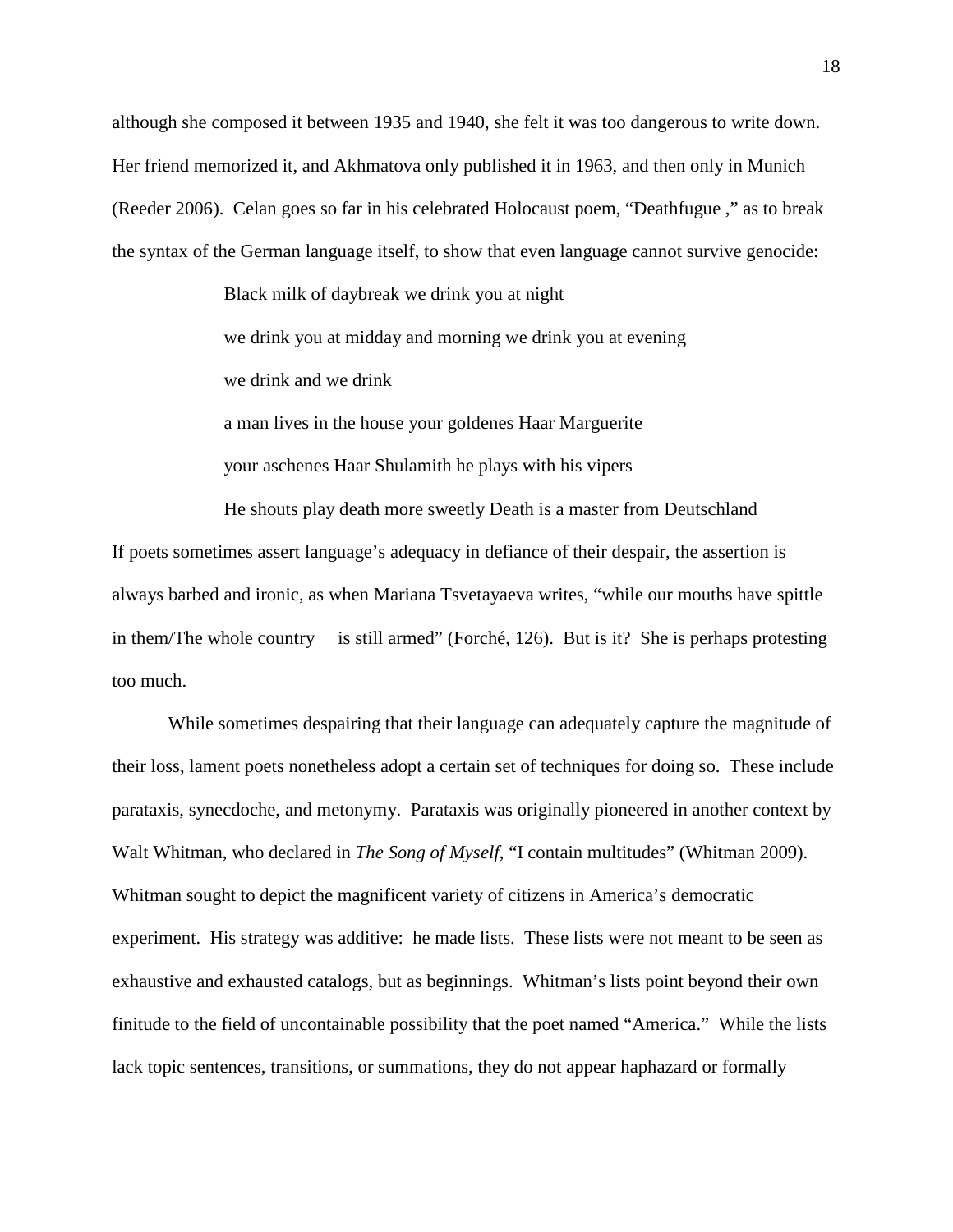meaningless, but are made coherent by immanent principles of selection and ordering, and by the use of tropes of balance and tension: parallelism, equation, repetition, comparison. Parataxis is an art of juxtaposition, in which an item's placement implies a meaning horizon for the whole, even if that horizon stretches always just beyond our view.

Whitman's paratactic logic for containing America's masses provides an analog for the poetics of massive loss in the human rights lament. The problem for the grieving poet after genocide is how not to extinguish in the poem the voices that have already been silenced by atrocity. In her Holocaust poem, "Bashert," Irena Klepfisz uses parataxis to solve the problem of how to recognize the uniqueness of the millions of individual victims of the Holocaust, while maintaining a structured, manageable poetic world. The poem is structured in two parts, a list of reasons why Holocaust victims died, followed by a list of reasons why survivors survived. The poem's first lines indicate the use of a paratactic logic, or logic of juxtaposition: "These words are dedicated to those who died/because they had no love and felt alone in the world/because they were afraid to be alone and tried to stick it out" (Forché, 391). The victims in these lines are linked through their aloneness: either they were too alone or not alone enough. The implication is that regardless of how alone they were (or how social they were), they would have died. Their death was *bashert*, a Yiddish word meaning inevitable or predestined. Colloquially, the word is often used as a noun to describe the person to whom one is espoused ("She is my *bashert*," my destiny). The Holocaust is, in this sense, an ill-fated marriage of victims and violators.

Other items in Klepfisz's list are also structured as balances or oppositions. The victims died because they "played it safe" or because they "took risks," because of acts of commission ("a bed was denied") or omission ("a place was filled and no other place was left"). Some of the accounts of death are structured according to timing: "because someone was late/because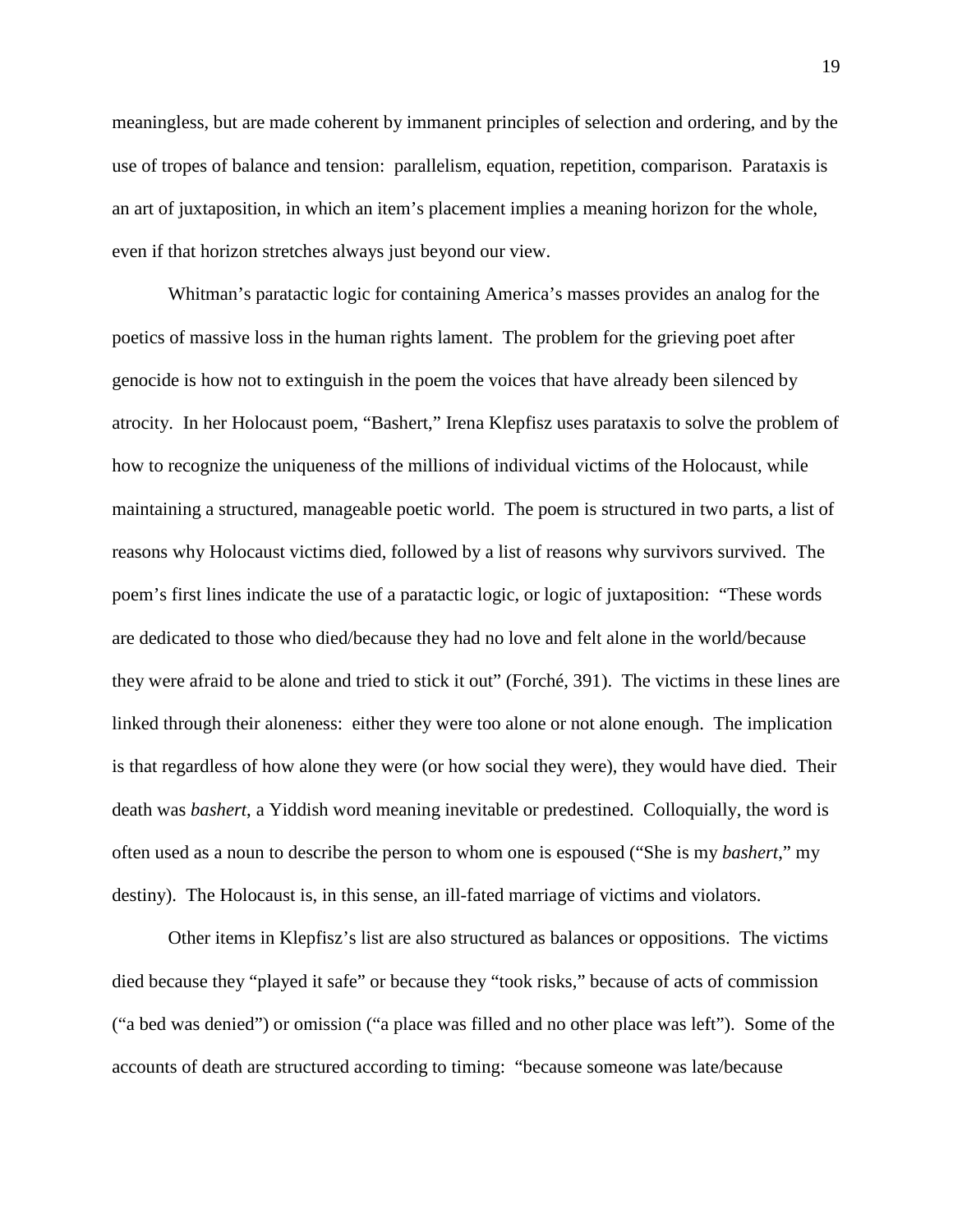someone did not arrive at all/because someone told them to wait and they just couldn't/any longer" (Forché, 391-392). The picture that emerges is that there were multitudes of deaths, deaths beyond containment, haphazard, various in cause. But in every case death was *bashert*, meaning: the dead are not to be blamed for having succumbed.

The situation is precisely the same in the poem's second part on survival. Indeed, the same causes often led to survival as to death: "because they took risks," "because they played it safe" (Forché, 392-393). The survivors did not earn their survival any more than the victims earned their deaths. A modern, non-Orthodox Jew, Klepfisz rejects the biblical logic of Lamentations, which understands suffering as divine punishment for sin, and survival as the reward for obedience.

The use of parataxis is not limited to Holocaust laments. Wislawa Szymborska, a Polish poet often critical of the Communist state, adopts an analogous strategy in "Any Case":

You survived because you were the first.

You survived because you were the last.

Because alone. Because the others.

Because on the left. Because on the right.

Because it was raining. Because it was sunny.

Because a shadow fell (Forché, 458)

The opposed pairs of terms reject that there is any such thing as "Any Case." Each case is unique. Yet somehow they all belong to a single series of horrific events. Similarly, Vladimir Holan, in a long poem on Soviet repression, "In the Yard of the Policlinic," repeats the clause, "I had to think…,/And I had to think…" fourteen times, each time introducing a different category of victim (Forché, 422-24). The fourteen categories add up to a list of atrocities, but the horror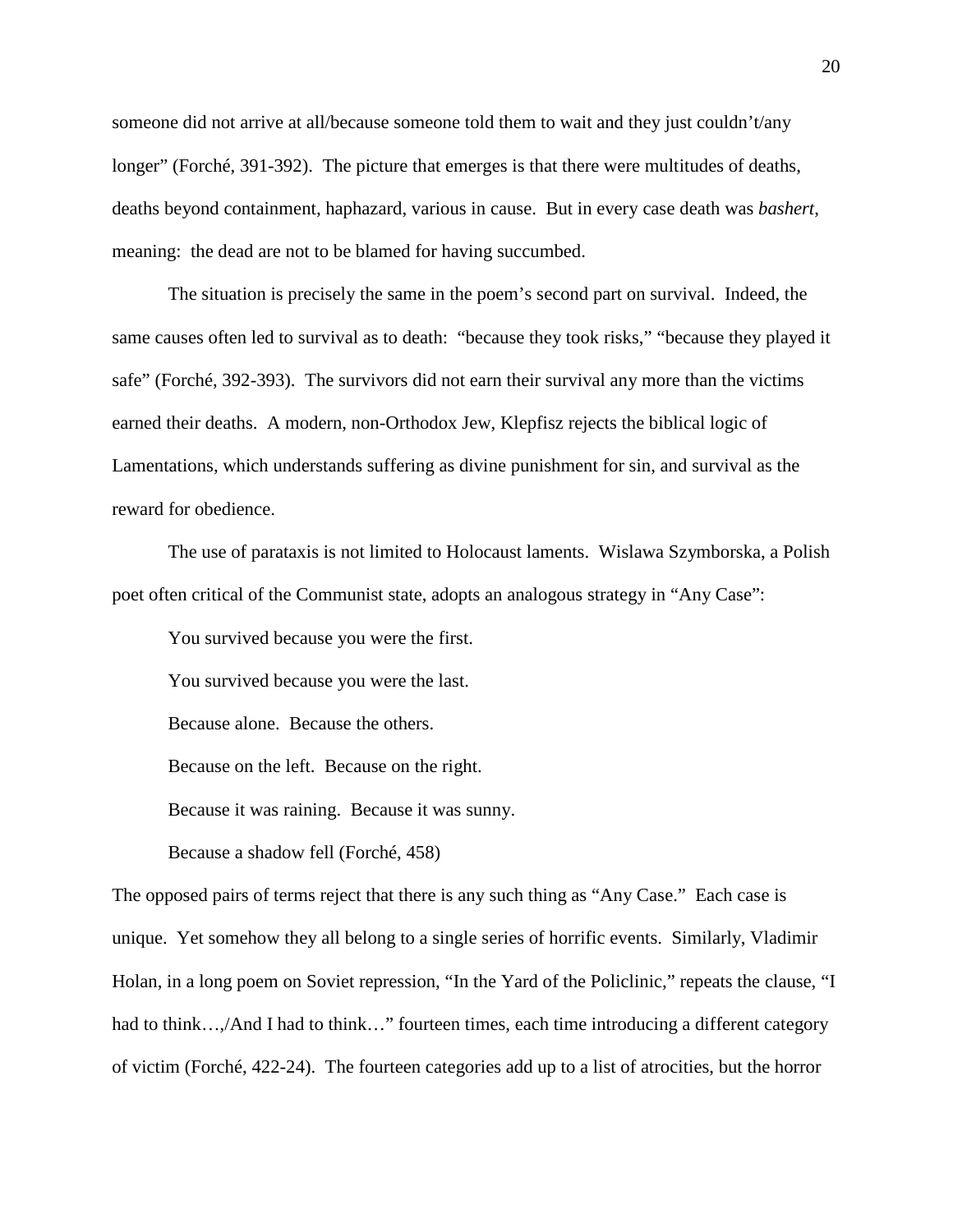the catalog produces goes beyond any of the individual cases. The horror is multiplied to encompass the whole regime.

Juxtaposition, as a means of indicating uncontainable multitudes, is not limited to parataxis. Lament poets also put to use the rhetorical figures of synechdoche (the part that stands for the whole) and metonymy (the image that stands for what it is next to) to signify the magnitude of atrocity. Tadeusz Rozewicz's poem, "Pigtail," recalls the piles of hair one finds in an exhibit at a Holocaust museum: "Behind clean glass/the stiff hair lies/of those suffocated in gas chambers…." (Forché, 449). This is horrible, but becomes even more so when the speaker narrows his vision to a single lock of hair from one little girl, "a faded plait/a pigtail with a ribbon/pulled at school/by naughty boys" (Forché, 449). The pigtail, clearly a synecdoche for the girl herself, is infused with her individual experience. Rozewicz implies that all the hair in those piles belonged to women who had unique stories, even though not all of these can be told. The poem's synecdoche invites us to imagine more than we can put into words.

Clea Koff uses metonymy in a similar way in one of the most affecting moments in her memoir, *The Bone Woman: A Forensic Anthropologist's Search for Truth in the Mass Graves of Rwanda, Bosnia, Croatia, and Kosovo* (Koff 2004). As she digs up the bodies of those consigned to mass graves, the obvious metonym for the individuals is what remains of their clothing. Laying out the tattered clothing on tables once it has been reclaimed from the bodies is part of Koff's job. Often, the clothing enables family members to identify the victims. Koff is emotionally detached enough to do this. But in some cases, the metonym becomes so powerful that it breaks through her reserve. This is the case in the chapter, "The Boy with the Marbles," which recounts Koff's work in a mass grave in Kosovo. At one point Koff finds, in the soil near one skeleton, "a cloudy turquoise marble" (226). Bone evidence suggests that the body near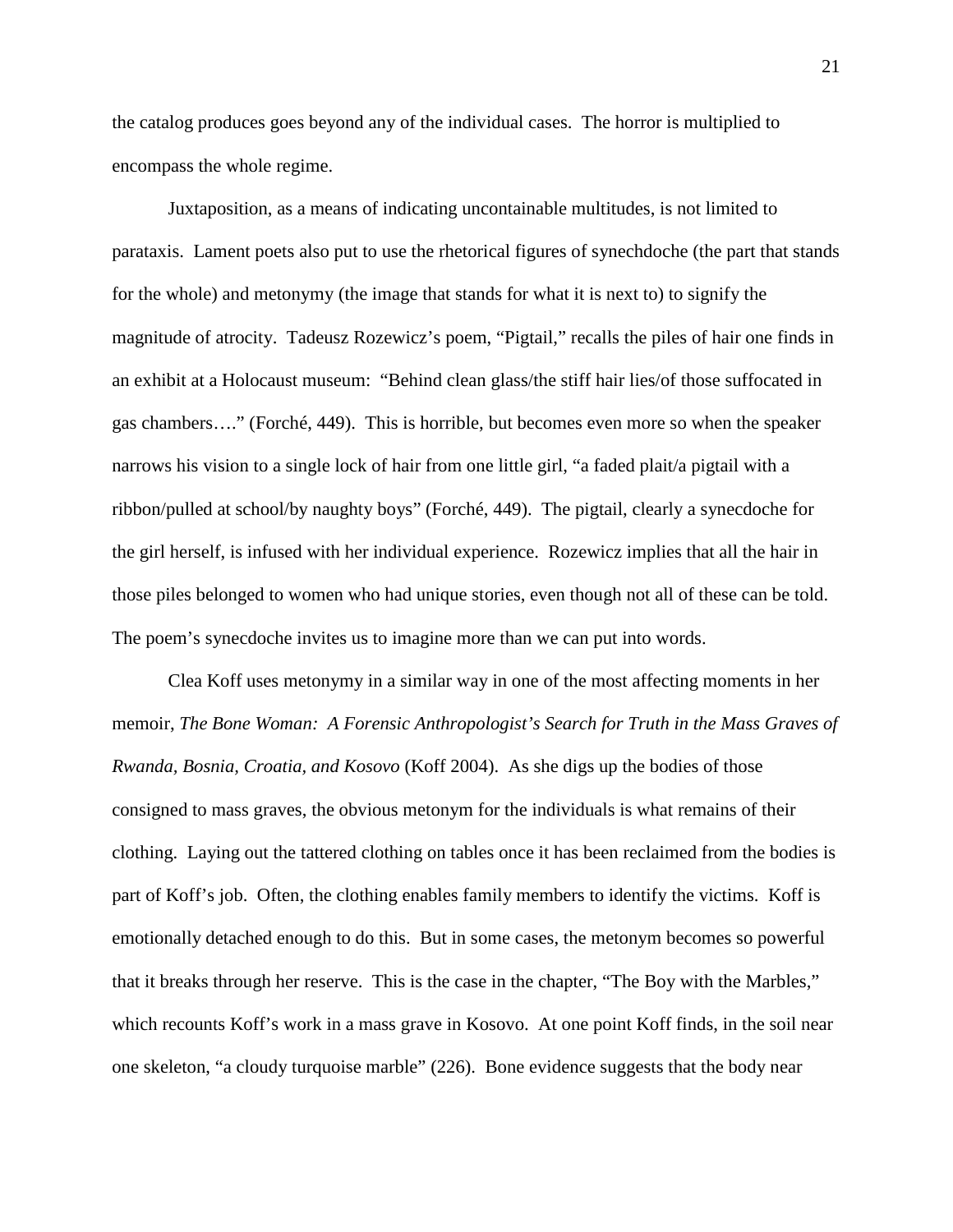where the marble was found belonged to a boy of between twelve and fifteen years of age. When she exposes more of the body, she finds lots of marbles lying near the remains of his tracksuit pants, and her reserve slips:

> Suddenly I was thinking about children. About how I'd noticed young kids playing what I thought of as the 'old-fashioned' game of marbles while the forensic teams had played soccer with the older children from our neighborhood a few weeks earlier…. The boy in my grave had a pocket full of marbles, and that told me more about his life than almost anything else could…. I saw beyond the forensic facts to the boy he might have been" (227).

As in the case of parataxis, lament writers adopt synecdoche and metonymy in order simultaneously to individualize the victim and suggest the larger tragedy to which he or she belongs. By attending to one aspect of one victim, the writer attempts to counteract readers' tendency to become desensitized to the suffering of large numbers of victims. Emotionally speaking, it is often more affecting to imagine one victim than one hundred thousand (Borer 2012). Once a lament writer secures a reader's sympathy for the individual, he or she can then show how the victim's story points beyond itself to the vast suffering of which he or she was a part. In Kantian terms, although mass atrocities create suffering that is too enormous to *comprehend* in its totality, lament enables the reader at least to *apprehend* the suffering in its parts—and to perceive how much more there is to perceive than one can grasp (Kant 1986).

#### 6. The Sublime's Dark Double

Lament emerges when the numbers of dead are piled high. Seeking to find words commensurate to the massiveness of the loss, lament's language reaches toward the ultimate, the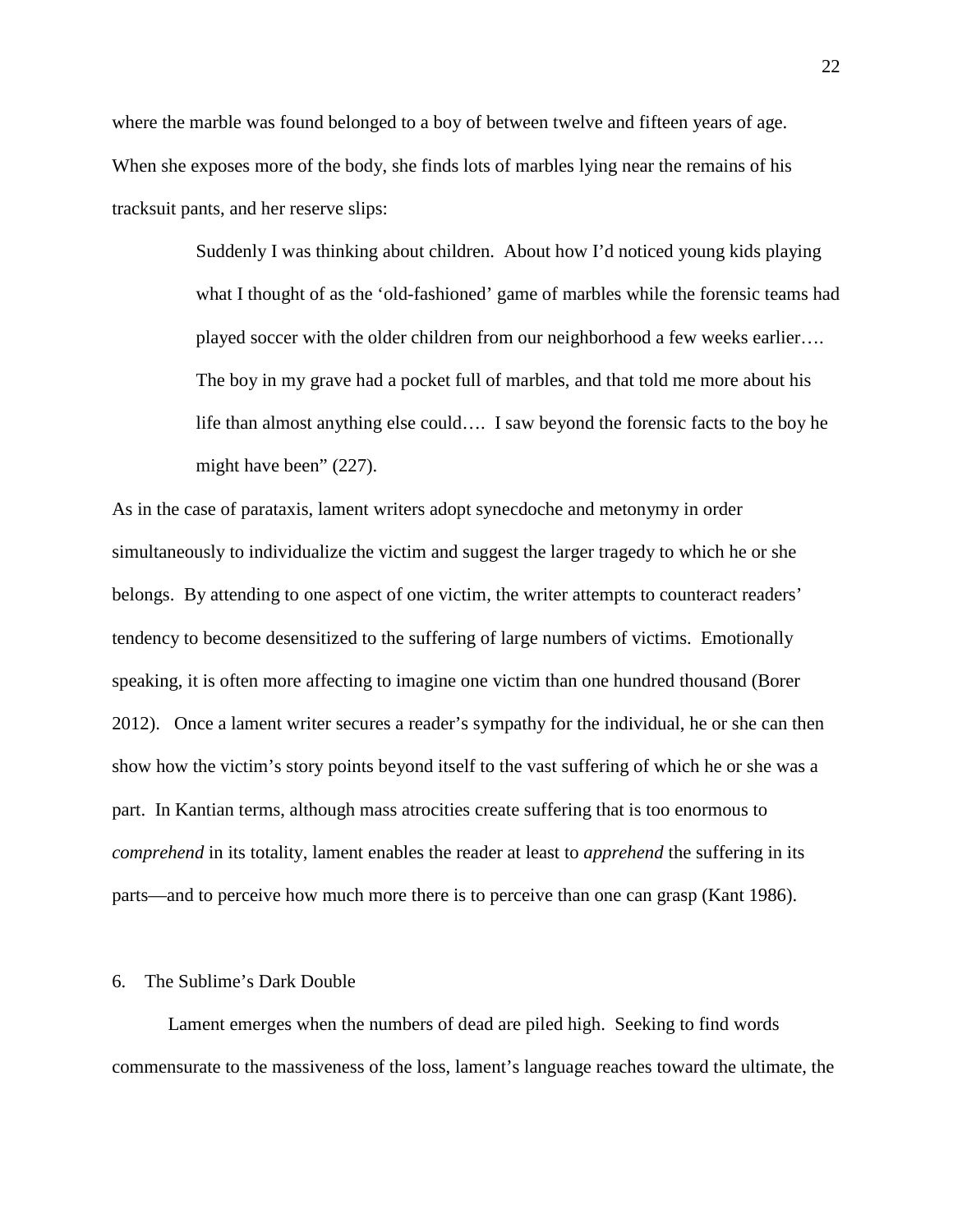infinite, the absolute. It seeks to voice the sense of supreme damage, because the writer's whole world has been violated and come undone. Duoduo of the Chinese democracy movement, in "Looking Out from Death," writes that the Tiananmen Square protesters who have been killed will protest yet more loudly from their graves: "Then from death will come,...the absolute scream of anguish!" (Forché, 762). How can one adequately represent abuses so vast and devastating if not as the result of monstrous, demonic forces, of dark matter as expansive and powerful as God?

In the history of aesthetics since Longinus, Burke, and Kant, vastness and might have been associated with sublimity, an experience that touches on the awe and fear of divine power (Longinus 1992; Burke 1992; Kant 1986). Typical images of chaotic, superhuman power abound in the sublime: chasms and peaks, oceans and earthquakes, volcanic eruptions and avalanches. In human rights works, there is a carnage so vast, the consequence of so much abused might, that atrocity itself reaches toward sublimity: it is the traditional sublime's dark double.

Robert Graves observes in the poem, "Recalling War," "War was return of earth to ugly earth,/War was foundering of sublimities…." (Forché, 87). Yet in a state of atrocity, ugly earth is not so much the foundering of sublimity as it is the sublime's perverted and inverted reflection, its antithesis. Paul Celan invokes an inverted sublime in the Holocaust lament, "THERE WAS EARTH INSIDE THEM, and they dug":

There came a stillness, and there came a storm,

and all the oceans came….

O one, o none, o no one, o you:

Where did the way lead when it lead nowhere? (Forché, 382).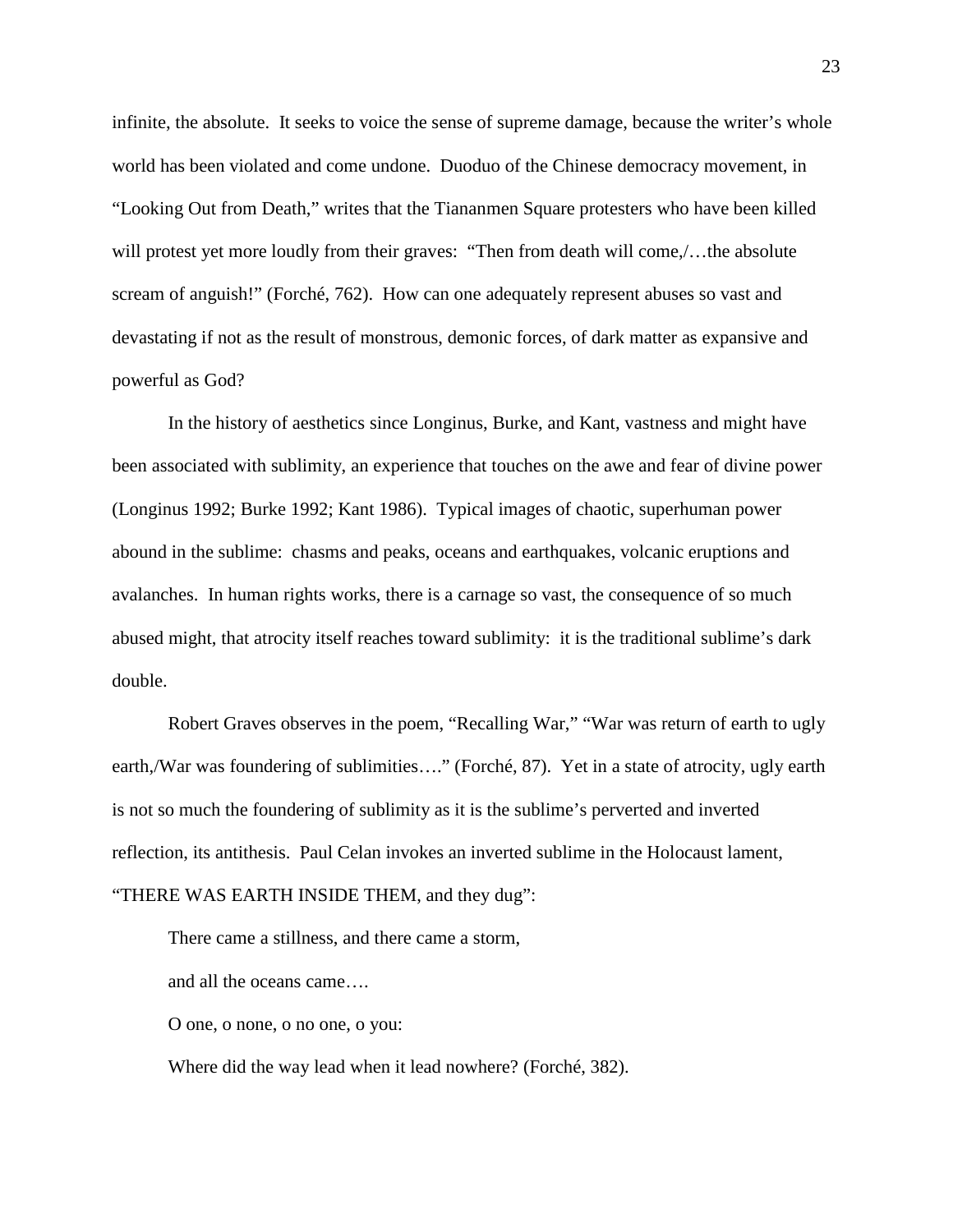For Celan, the power of all the oceans does not provide the transcendence—the glimpse of the all and everywhere—that the traditional sublime offers; rather, the oceans figure the "nowhere" and "no one" produced by the Nazis' total war, their utter destruction of places and people. This is the anti-sublime of atrocity.

Lament's inverted sublimity differs from the traditional sublime in several ways. First, whereas in the traditional sublime, the terror is virtual, in the human rights lament, the writer comes face to face with terror and suffering. In Kant's analytic treatment of the sublime, he describes the imagination of the perceiver of the sublime as being threatened by the magnitude of the sublime's power: "the point of excess for the imagination…is like an abyss in which it fears to lose itself" (Kant, 107). It is "like" fearing an abyss. However, in the inverted sublime of the human rights lament, the speaker is not separated from the abyss, nor is he standing on its edge. He is swallowed up by it. Second, in traditional sublime poetry like that of William Wordsworth in "Tintern Abbey," the experience of nature's dynamic power enables the poet to glimpse transcendence. In the inverted sublime, however, the power that oppresses is neither supernatural nor natural, but human. When the lamenter sees into what Wordsworth calls "the life of things" (Wordsworth, l. 50), what he sees is human aggression. In "Requiem," Anna Akhmatova's lament on the seventeen months during which her husband and son were locked in the Yezhov prison in Leningrad, she writes: "Such grief might make the mountains stoop,/ reverse the waters where they flow/, but cannot burst these ponderous bolts/that block us from the prison cells/crowded with mortal woe" (Forché, 102). Here, for all their power, the typical images of sublime nature—the mountain, the water—are useless, thwarted by the human power to lock people behind bars. Inversion regularly marks lament's sublime. As Gottfriend Benn puts it in "Monologue," "The obese/course after the gazelle,/ the windswift one, the lovely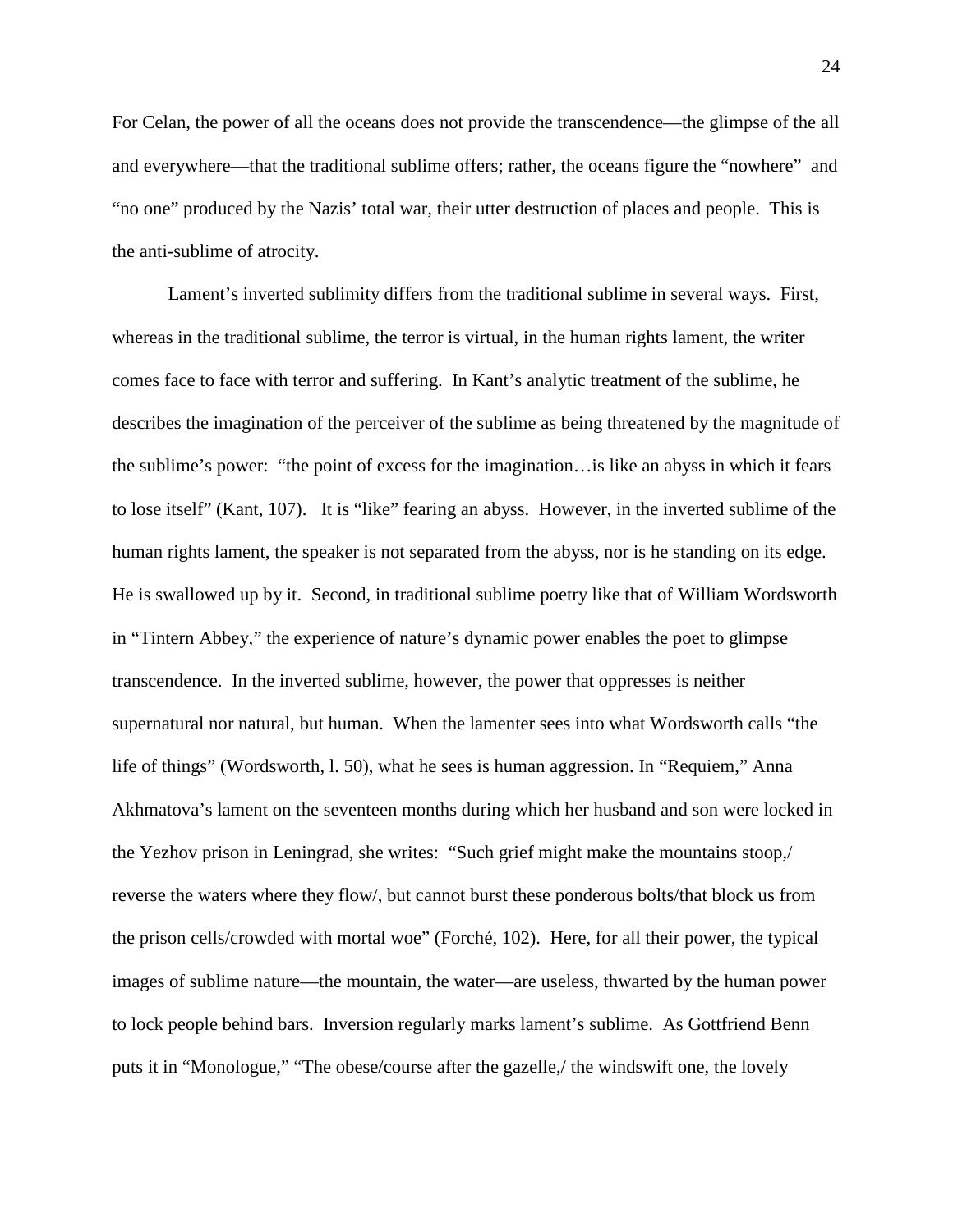animal!/Inverse proportion enters everything" (Forché, 72). In the anti-sublime of atrocity, all of the ordinary relations of life are inverted and distorted.

Whereas God calls for light, lament's inversion calls for vast images of darkness and night. Victor Serge, in a lament on the victims of Stalinism, writes: "O rain of stars in the darkness,/constellation of dead brothers!" Serge's image of the infinite star field of the dead anticipates the use of the night sky in *Deogratias*, J. P. Stassen's fictional lament about a traumatized young Hutu man living in the aftermath of the Rwandan genocide (Stassen 2006). During the genocide, Deogratias was forced to commit the rape and murder of both his girlfriend and her mother. When the genocide is over, Deogratias hallucinates that he has been transformed into a dog looking for bellies to eat, and in attempting to stave off the hallucinations, becomes addicted to the local banana beer. For him, the genocide never ends: he uses the beer to poison numerous individuals who had encouraged or witnessed his crimes. The text's final image is of a night sky full of stars, as if to say that some experiences are so terrible and immense that only the God of the darkest night would know how to make sense of them. We are left to look at the image of the thousands of stars, pause at the thought of all the human lights that have gone out, and mourn.

#### 7. Feeding the Dead

Massive suffering, mass graves, botched salvations, unbounded horrors…. Where, then, is the room for hope? Hope arises in lament because the mourners learn through their grief how to relate to the dead in a way that is healing to individual grief and collective national loss. After atrocities, the dead are present as ghosts, and very often they are speaking. The dead demand to be heard. Horst Bienek puts it concisely in "Our Ashes" (Forché, 473): "When will our ashes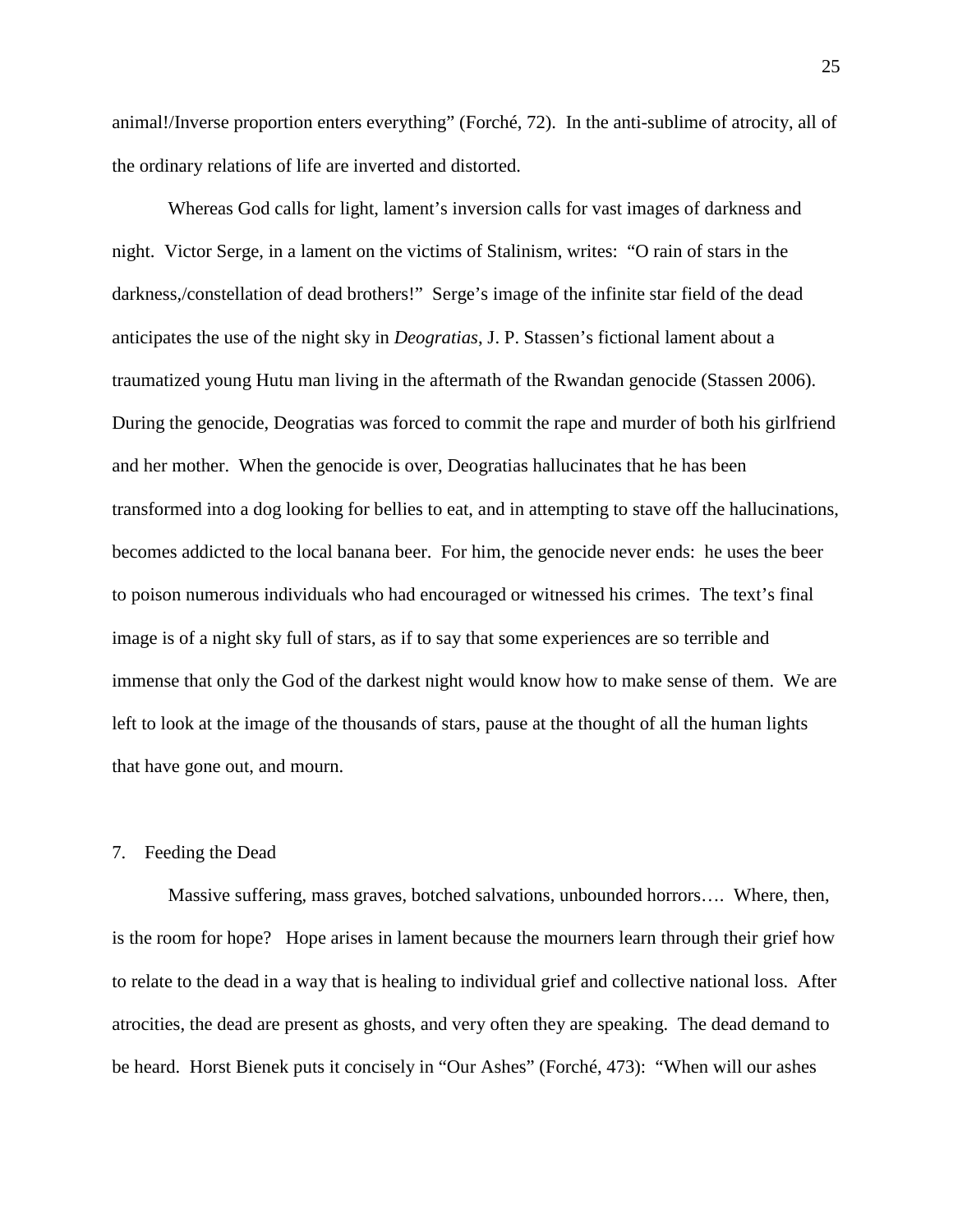speak?" Lament's task is to hear the ashes speak, voice their speech, give them that justice—and finally lay them to rest.

Literary laments depict the dead's presence through the use of the figure of prosopopeia (speech on behalf of another person) and through representing the dead as ghosts. In Czeslaw Milosz's "Dedication," he uses both techniques. "You whom I could not save/Listen to me," he begins (Forché, 437). This sounds like the typical story of botched salvation, and indeed, the speaker cries, "What is poetry which does not save/Nations or people?/A connivance with official lies." If the speaker does not find or give salvation, he does find comfort, by constructing a relationship with the dead that is mediated through poetic language:

They used to pour on graves millet or poppy seeds

To feed the dead who would come disguised as birds.

I put this book here for you, who once lived

So that you should visit us no more (Forché, 438).

It is not, ultimately, the dead who must listen to the speaker, but he who must listen to them. Milosz's book feeds the dead by giving voice to their lament—and he hopes that speaking for them will enable them, finally, to rest in peace. Whether the dead will rest is a matter of some urgency, for those killed in human rights crises have a way of sticking around, haunting their wounded communities. Their presence can threaten the living, who may feel themselves bound to relinquish their own voices in order to give voice to the dead. In the poem, "Any Case," Szymborska asks the dead, "So you are here? Straight from that moment still suspended." The ghost's effect on her is to render her speechless: "I can't stop wondering at it, can't be silent enough." Her poetic function has changed from speaking to listening. Her own voice is silenced: "Listen,/how quickly your heart is beating in me." She has become an empty vessel,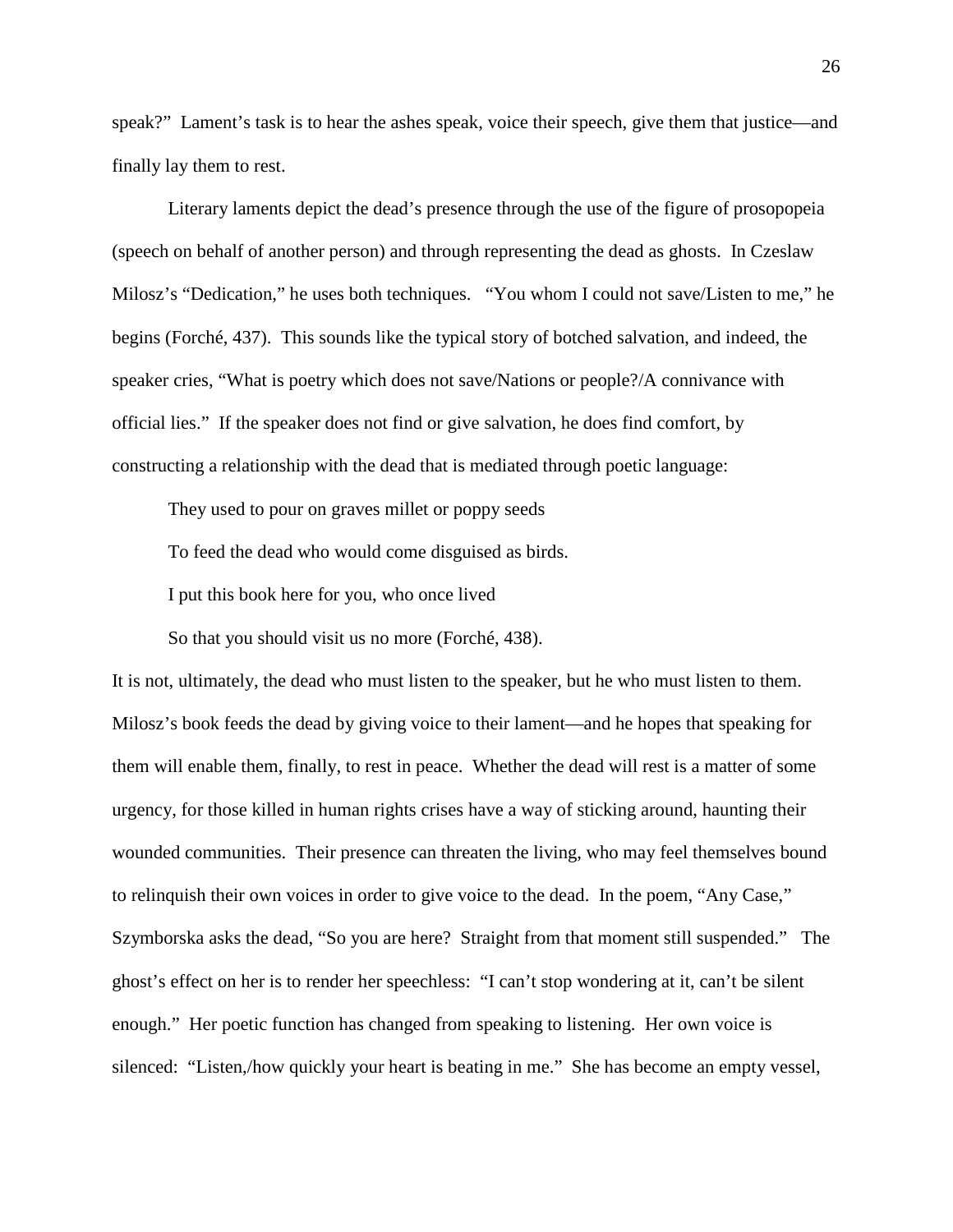possessed by the ghost of the traumatic past. Abba Kovner's post-Holocaust poem, "What's Not in the Heart," may begin with a sense that moving on is possible—"even in the burned forest the bird/has come back to sing"—yet his own efforts to sing are ultimately "Useless" because, he tells the dead, "Your coffin/never leaves my shoulders" (Forché, 543). As the narrative of a community haunted by past atrocities, lament asks its audience to imagine ways to live with the ghosts' fury: how to become the ghosts' mouthpiece, how to honor their memory, and, finally, how to persuade them to rest so that the living may honor their own future.

### 8. Grief-time

Under the weight of grief, the future can seem constrained, for then it is more tightly bound to the past than usual. Time no longer operates in an ordinary way. The imagination's most basic temporal operation—distinguishing between before and after—becomes compromised. The lamenter can no longer tell the difference between the story's beginning, its middle, and its end. No longer marching forward, time stops, or even doubles back on itself. Generations of the dead and the living co-exist.

Mikhail Bakhtin has identified different schemes, which he calls *chronotopes*, by which narratives structure time (1981). For example, romance writers tend to adopt a chronotope Bakhtin refers to as "adventure-time." Mourners, too, have particular ways of structuring the passage (or non-passage) of time, which we could call "grief-time." Lament often makes use of the pause, a space of silence and rest. Krog puts it this way: "It is fragrant inside the song, and among the keynotes of sorrow and suffering, there are soft silences where we who belong to this landscape, all of us, can come to rest" (286). All of us: that is, both the speakers of the first and second narratives, both the victims and the perpetrators. In grief-time, the clock and the sun both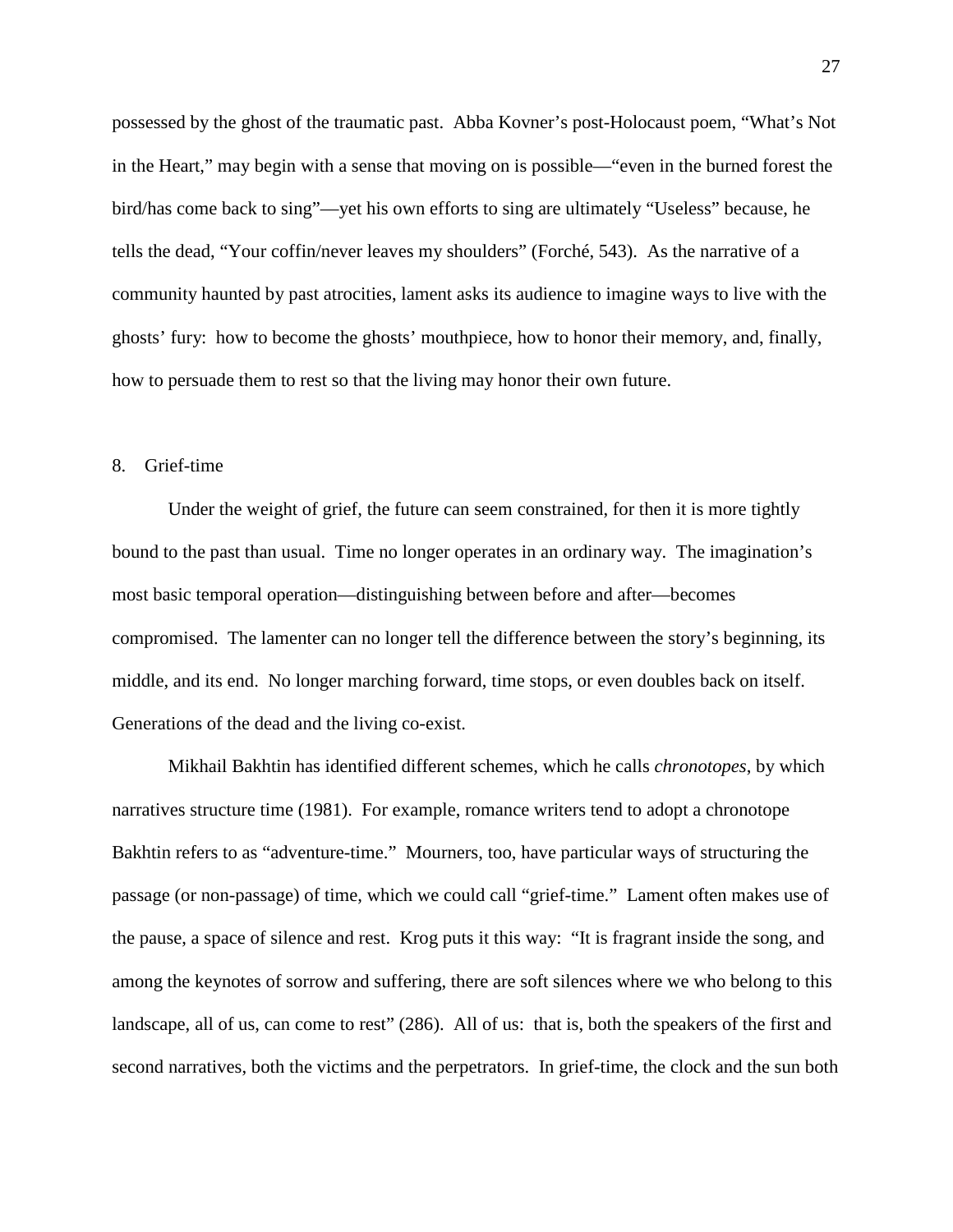stand still, as in the Hungarian poet Miklós Radnóti's poem, "Peace, Horror": "In silence morning halted, it was ten o'clock,/peace hung along the street, a touch of horror too" (Forché, 371). The pause is a moment for contemplation, prayer, experiencing the pain of loss. In graphic novels, it can take the form of a blank or black frame.

Grief-time operates outside of the linear conventions of ordinary time. When it does not simply cease to move, lament's chronotope folds the plane of time back on itself, so that yesterday and today can exert their force upon each other. In *Beloved*, Sethe describes time's unfolding as "rememory." In talking to her living daughter, Denver, Sethe says:

> "I was talking about time. It's so hard for me to believe in it. Some things go. Pass on. Some things just stay. I used to think it was my rememory. You know. Some things you forget. Other things you never do. But it's not. Places, places are still there. If a house burns down, it's gone, but the place—the picture of it stays, and not just in my rememory, but out there, in the world. What I remember is a picture floating around out there outside my head." (35-36)

Certain categories of experiences—like the traumatic burning of a house—continue to live on, and not just in the individual's memory, but "out there" in communal space. When Denver asks if other people can see the picture, too, Sethe replies emphatically that they can "bump into a rememory that belongs to somebody else…. The picture is still there," and if you go to the place where the picture exists, "it will happen again; it will be there for you, waiting for you" (36). Here, Morrison gives a precise description of the intergenerational fold that characterizes the grief-time chronotope. You bump into other people's traumatic memories out there in the world, in the places that mark them: at such moments you come face to face with a ghost from another time.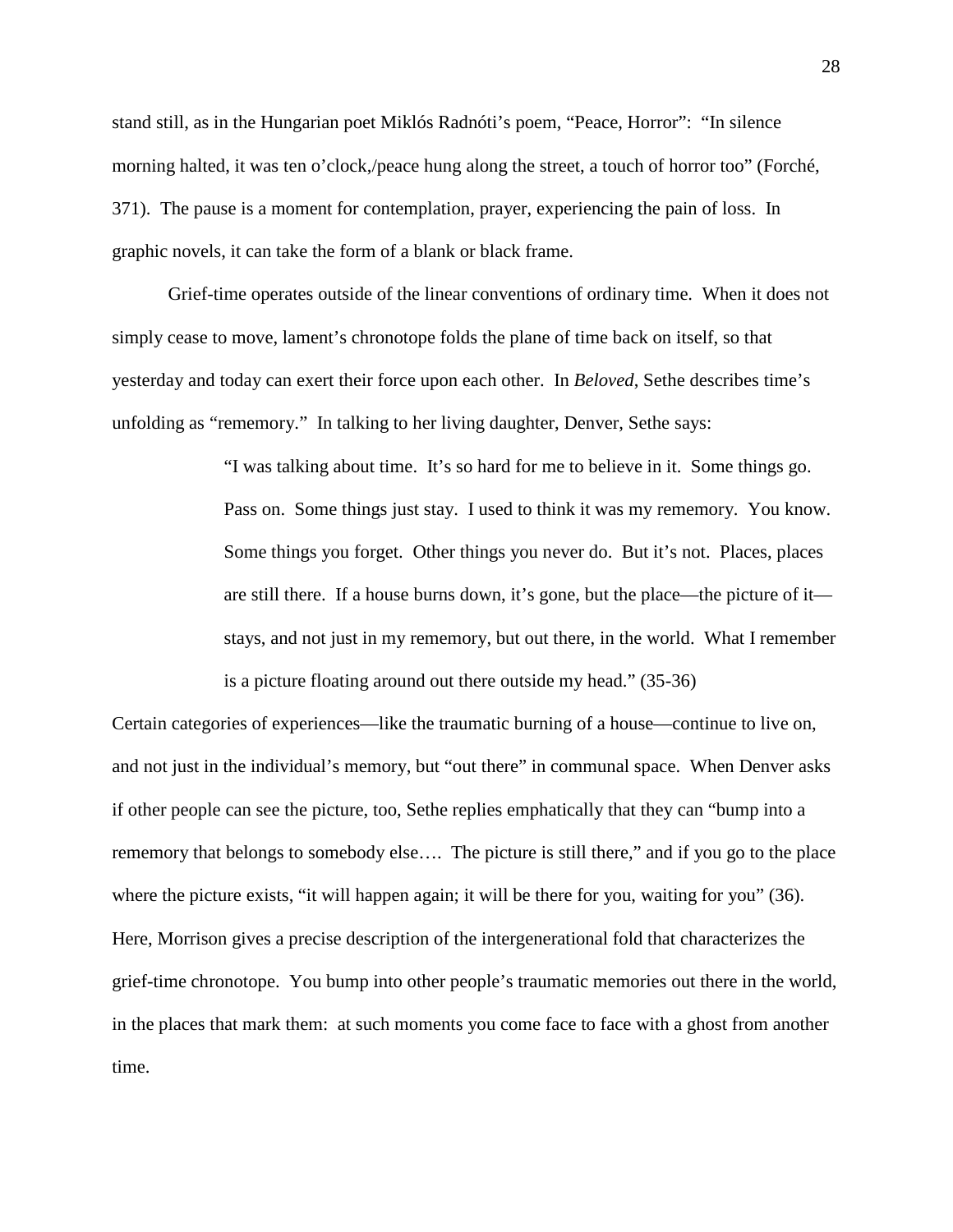Rememory makes it possible for multiple generations to interact in the same now. This trope is about cultural transmission. Primo Levi's "Shema" is named after the central prayer in the Jewish worship service, which commands parents to teach the precepts of the Torah to their children. Levi's poem offers a parallel commandment that he hopes will become equally engraved on the new generation's hearts. Echoing the language of the Shema, he urges his listeners to speak of the victims' sufferings "When you are in your house, when you walk on your way,/When you go to bed, when you rise./ Repeat them to your children" (Forché, 375). Peter Huchel's poem, "The Garden of Theophrastus," is likewise dedicated "To my son": "Remember, my son. Remember those/Who once planted their conversations like trees…./Preserve the hours." The poem imagines the encounter between the living and the dead taking place where the victims' conversations were once planted. For the son, "The garden is dead" because the orders of the Nazi and Soviet persecutors "were to cut it down and root it out." As a result, "Your light is fading, defenseless leaves"—the past generation is in danger of being forgotten. Without the trauma site, recollection becomes almost inconceivable. Nonetheless, the son is exhorted to remember the garden, even though he himself never stepped foot in it in its vital state. He must transport himself, imaginatively and emotionally, back through time, back into *that* space; he must lament. By doing so, he will perform two kinds of transitional justice. His lament will secure the ghosts of the dead a hearing, easing them into their final rest. And at the same time he will close the chapter of atrocity, easing the living on into a new day.

## 9. Maternal Recurrence

If there is to be a new day, it will be marked by the Mother. Lament claims a secondary innocence so that it can make emotional space for communal reconciliation. Lament imagines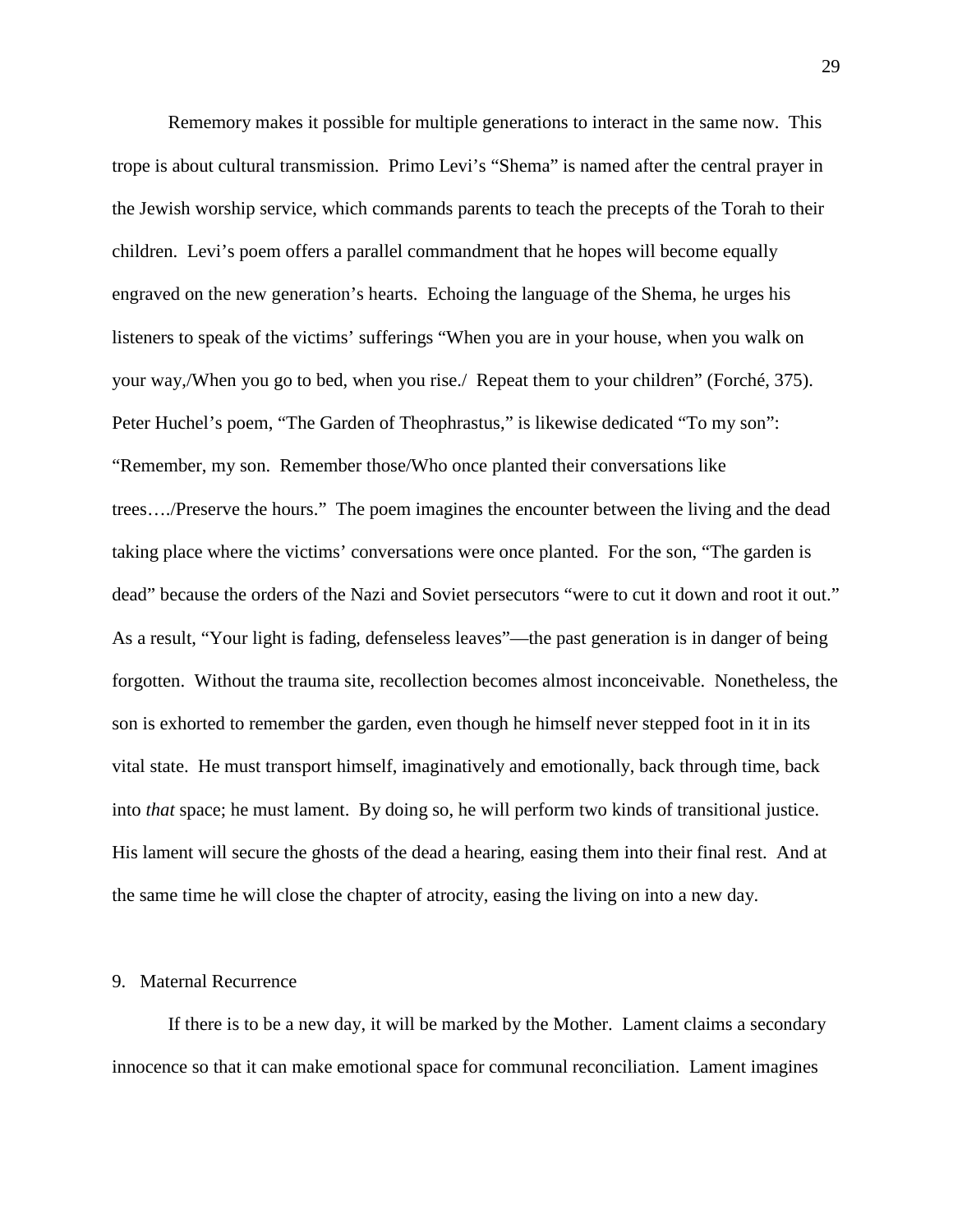both the initial loss of primary innocence and the struggle to claim its conscious echo as a property of motherhood. This is not surprising, because alongside the biblical predecessors of modern lament are its classical antecedent, Niobe, who, according to Homer, lost fourteen children to the wrath of the gods, becoming an archetype of all mourning. Turned into stone, she nonetheless broods over her lost children and weeps forever (*Iliad* 24.602-617). In many cultures, lament is specifically a woman's poetic form. Palestinian poet Fadwa Tuquan depicts Niobe's modern descendant in her poem, "Behind Bars, Sel." As the speaker sits in her prison cell, she imagines her mother sitting at home: "I see her/on her face silence and loneliness now/and in the house/silence and loneliness…" (Forché, 541). In Clea Koff's memoir of her forays into forensic anthropology, she recounts how a group of Croatian women, the Mothers of Vukovar, at first tried to keep the forensic team from digging the graves, not wishing to credit the physical evidence of their children's deaths. Eventually, however, the Mothers came to see the exhumation and identification of their children as a valuable and necessary process (Koff, 191-194). The atrocity at the center of the graphic novel, *Deogratias*, involves the rape and slaughter of a mother, Apollinaria.

In Krog's account of the South African TRC, chapter titles like "The Mothers of the Nation" hint that Niobe is still present in modern lament. In the chapter called "Then Burst the Mighty Heart," which ends a series of reactions to the testimonies by members of the apartheid government and police, it is mothers who come forward to tell the stories of their bereavement and to ask the hardest questions. These women are the so-called "Guguletu Seven," whose children were shot by police on March 3, 1986. Cynthia Ngewu's son, for instance, was shot twenty-seven times. In her testimony, she remarks that after his killing, "I didn't want to see any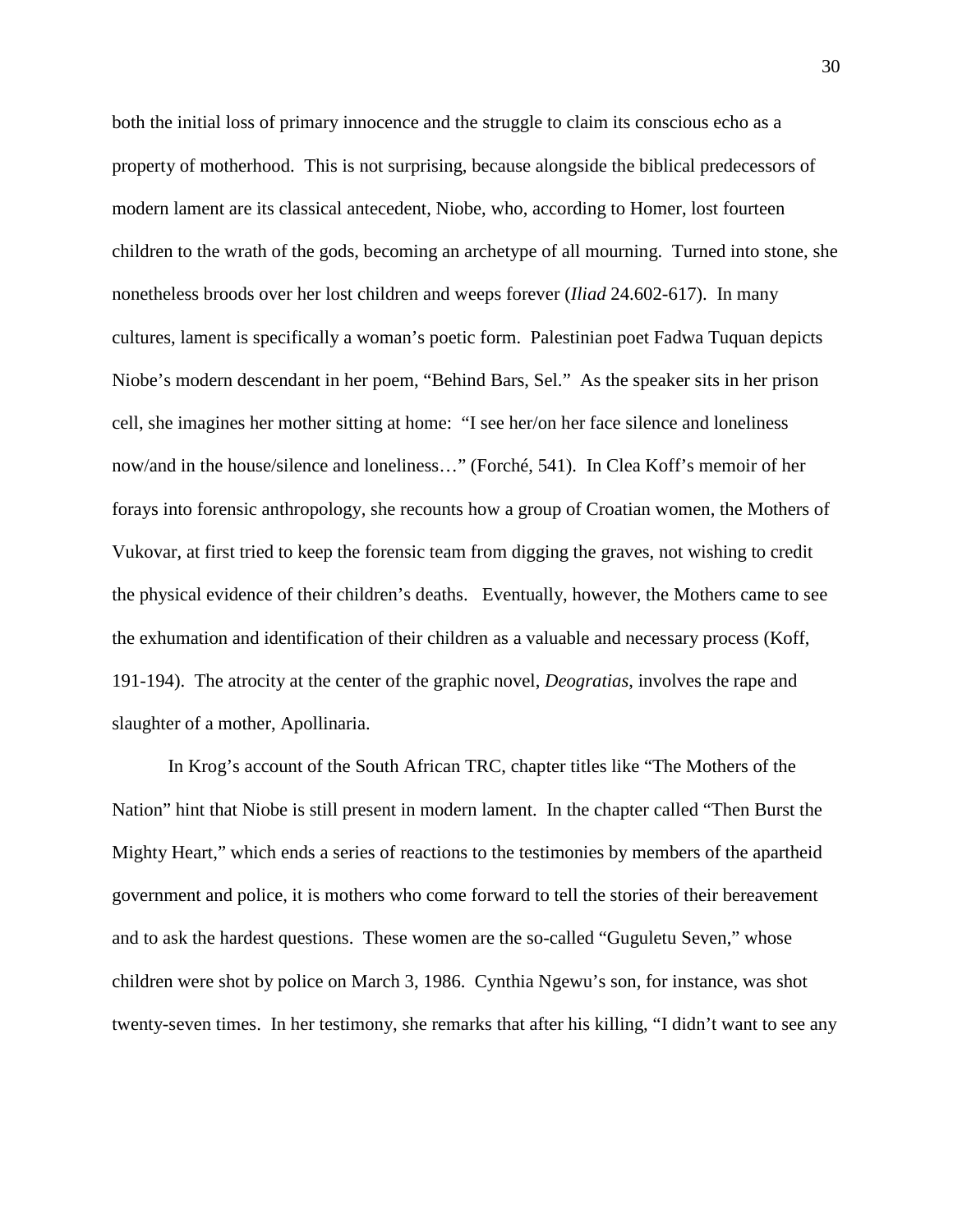white man in front of me, because I was—I was full of hatred at that time.... "Later, the hatred turned into anguished moral questioning and curiosity:

Why did the *boers* kill everyone? Couldn't they just warn them, or even shoot them in their legs just to save their lives?

Didn't these *boers* have any feelings at all? Why did they just kill everyone, absolutely everyone? Not leaving even one to give witness. Now nobody knows the real, real story" (252).

As much as she laments the loss of her son, she also mourns the loss of the *boers'* civility, and of the buried truth. Another of the mothers, Eunice Miya, voices a similar lament: "What makes me cry now is that these policemen, they were treating people like animals, that's what makes me cry right now. But even a dog, you don't kill it like that. You even think that the owner of this dog loves it" (254). When it bursts, the mother's mighty heart asks, what happened to the oppressors' capacity to love?

If innocence can be reclaimed, it is because the mother's grief is imagined to be pure and purifying. Her embrace of the wounds of loss enables everyone else to grieve, and so her grief has a special, primary status. In *Beloved*, Toni Morrison's Niobe is Baby Suggs, Sethe's own mother and the grandmother of Beloved, the ghost. Baby Suggs must grieve for both daughter and granddaughter. She is a sacralized figure, described repeatedly as "holy," and serves the role of spiritual guide and leader among the freed slave community in her neighborhood in Ohio. One Saturday morning, she leads her community into the woods and there delivers a sermon on the grief and loss caused by being a slave. She begins by reminding her parishioners of innocence, specifically the innocence of mothers and their children: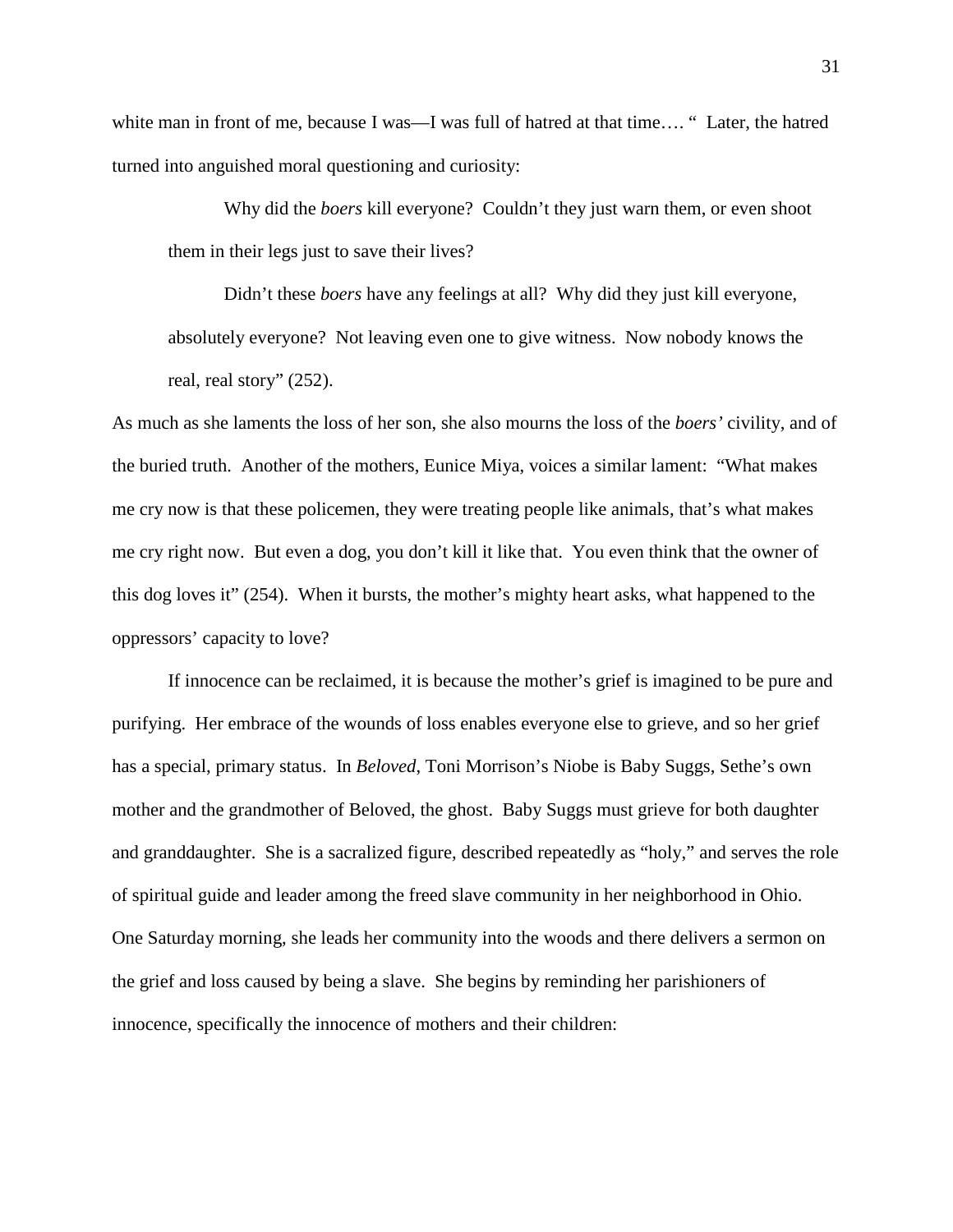Then she shouted, 'Let the children come!' and they ran from the trees toward her.

'Let your mothers hear you laugh!' she told them, and the woods rang. The adults looked on and could not help smiling (Morrison, 87).

This is a profound act of reclaiming innocence in the aftermath of abuse. Baby Suggs then commands her listeners to reclaim the very flesh that the slavers have abused, to love it, and she demonstrates what she means by taking her own old and battered body and dancing with it. Her words and her dancing are contagious, and soon she has leveraged her maternal grief into a respite and hope for everyone. She has successfully performed the emotional and communal renewal that is lament's primary task.

The grief of Niobe has an authority and special status that cannot be questioned or overruled, even by tyrants. In Anna Akhmatova's poem, "Requiem," the mother's grief cannot be questioned because its origin is the wanton destruction of the most important bonds of human life.

This woman is sick to her marrow-bone,

this woman is utterly alone,

with husband dead, with son away in jail.

Pray for me. Pray.

Akhmatova imagines that women's special grief descends from their status as bearers of life, and from the primal experience of those women who surrounded Jesus at the crucifixion, who at the moment of pain may have wondered if they were witnessing a botched salvation. She is especially drawn to Jesus's mother, Mary:

Mary Magdalene beat her breasts and sobbed,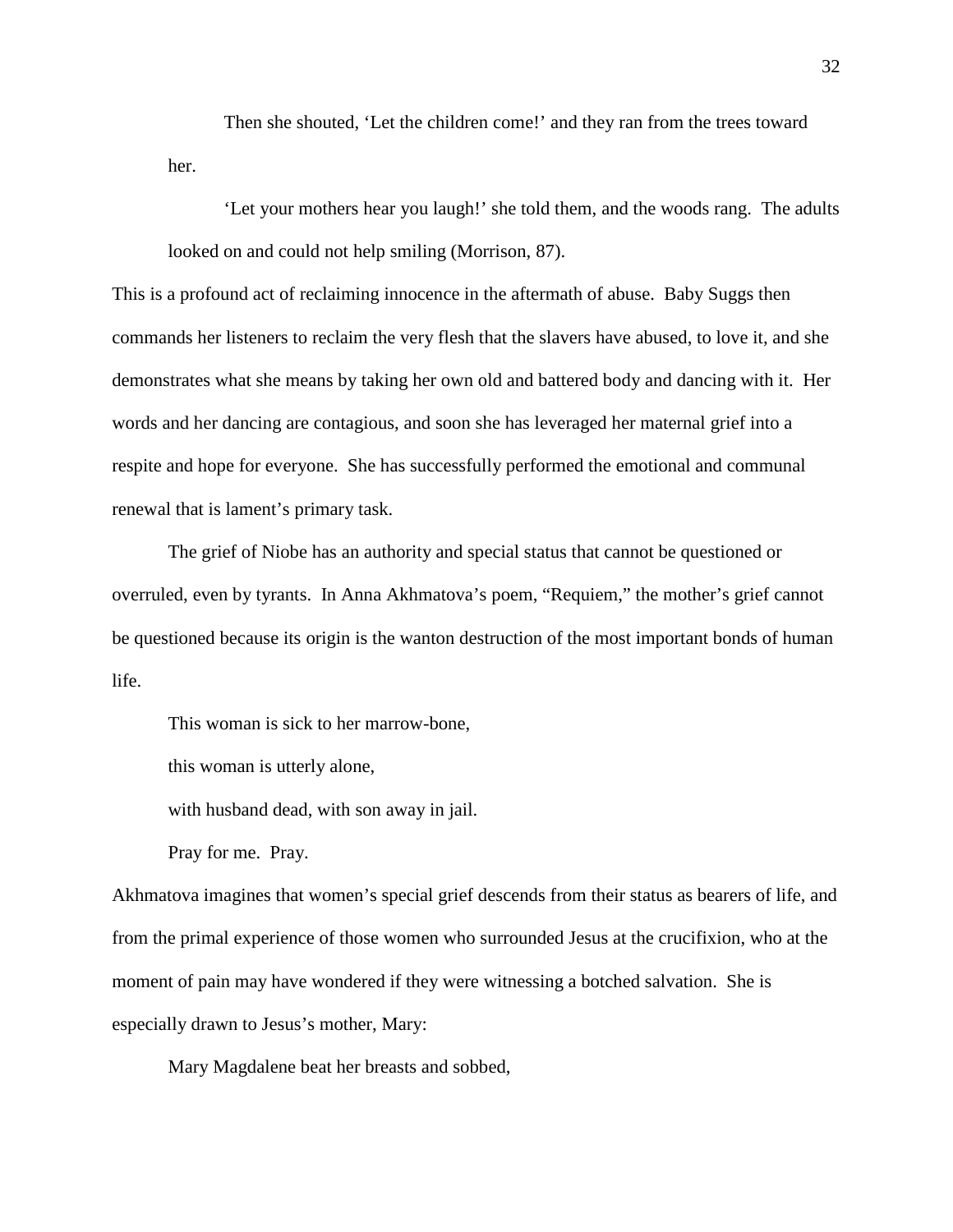His dear disciple, stone-faced, stared.

His mother stood apart. No other looked

into her secret eyes. Nobody dared.

All women are in the position to lament, but even Herod would not dare to defile the mother's grief.

Maternal lament is so powerful that it has the capacity to channel everyone's loss. Akhmatova recounts how she and other bereaved women stood every day outside the prison, attempting mostly futile efforts to get information and contact their loved ones. "I stand as witness to the common lot,/survivor of that time, that place," she begins. She emphasizes the general nature of her grief when one of the other women in line at the prison finds out she's a poet and asks her, "Can you describe this?" "And I said, 'I can.'" Later, in the *Epilogue*, her maternal voice grows to encompass all who suffered with her under Communism: "And I pray not for myself alone…/for all who stood outside the jail/in bitter cold or summer's blaze/with me under that blind red wall." By the end of the poem, the speaker's voice represents the woe of millions: "and if a gag should blind my tortured mouth,/through which a hundred million people shout,/then let them pray for me, as I do pray/for them, this eve of my remembrance day." Her voice speaks for multitudes.

In part, she is forced to speak on behalf of the common lot because it is impossible to remember the individual lots in all their specificity: "I want to name the names of all that host,/but they snatched up the list, and now it's lost." Parataxis will not work for Akhmatova, but perhaps metonymy will. She thinks of the words she creates for the lost host as a monument, a memorial you can stand next to and be defined by, in the way of metonyms: "And if my country ever should assent/to casting in my name a monument," she thinks, she wants the marker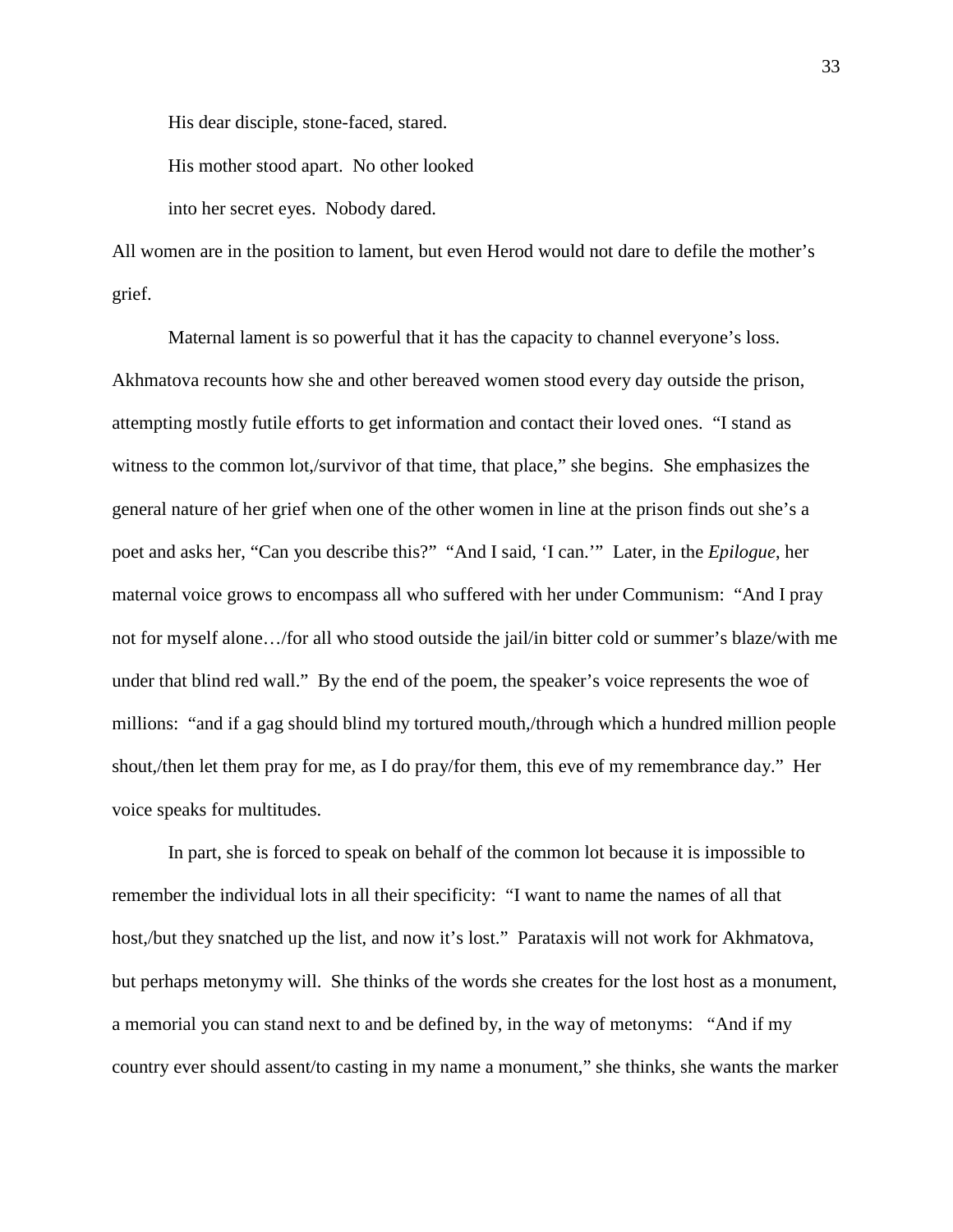placed near the prison wall, "here, where I endured three hundred hours/in line before the implacable iron bars." Where the monument is placed, what it is *near*, becomes critical to lament's task of transforming individual grief into a collective story. Unlike individual memory, national recollection takes place "out there, in the world," as Morrison says. Just as ghosts are bound to the places they haunt, so, too, lament's grief-time needs the setting of its trauma site. In rural Greece, it is common for women to perform laments on the graves of their beloved dead (Caraveli 1986; Danforth and Tsiaras 1982). Even when Akhmatova's speaker imagines her "blissful death," she fears "to lose the banging of that odious gate." The gate is the marker of her bereavement, the barrier she lined up beside: it is the metonym she chooses to define her posthumous existence in the collective story.

In addition to fearing the disremembering of the gate, she fears to lose the image of "the old crone howling like a wounded beast." The old crone: the bereaved woman. Her wordless howl contains multitudes. It is the heart-song of atrocity's inverted sublime. Along with murder, rape, displacement, and the rest, her howl is one of the atrocities, and it, too, must be recollected by generations to come. The point is not to overwhelm the living with the ghostly rage and sorrow of the dead, but to bequeath to the victims the justice of a monument—to lay the jasmine wreath. Then, those who lament may move through the sacred repetition of their griefs, become charged again with conscious innocence, and find the strength to resurrect their world.

In this fugue of comparative reflections, what I hope to have shown is that, as a mode, lament speaks in a particular register, the grammar and syntax of which appear repeatedly in national literatures the world over. Lament forms an important part of a rights culture without borders. Its special language is comprised of a widely adopted set of literary devices: the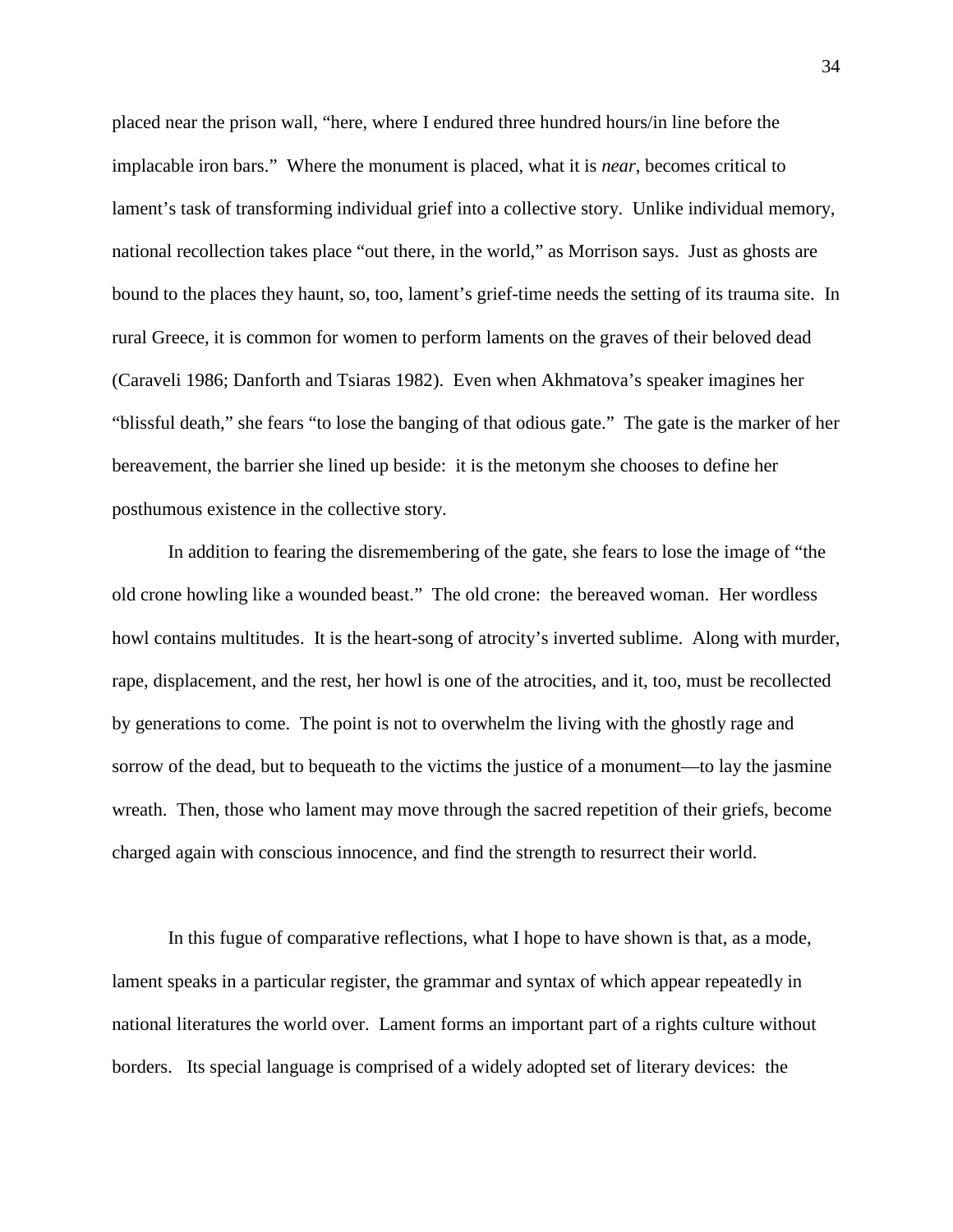images of renewal, resurrection, the inverted sublime, the speaking ghost, and the weeping mother; the figures of parataxis, metonym, synechdoche, and prosopopeia; and the grief-time chronotope. Some of these devices have historically travelled from place to place through demonstrable channels of cultural transmission, but no direct influence is required to explain why national expressions of the mode are so similar. Rather, as in Darwin's theory of convergent evolution, parallel problems often result in the emergence of parallel solutions, even without inheritance. The literary mode of lament is globally dispersed because lament writers around the world have had to address similar needs: to express public grief, establish recollections, and seek reconciliation. These are the same needs addressed by truth commissioners and other participants in the rebuilding efforts known as transitional justice. As a symbolic, affective expression that supports a social ethos of truth and reconciliation, lament prepares the public to embrace more formal, legal mechanisms. Lament writers play a critical role in the human rights drama of civic repair.

# References

Alexiou M (1974) The Ritual Lament in Greek Tradition. Cambridge University Press, New York.

Bakhtin M M (1981) Forms of Time and of the Chronotope in the Novel. In: Holquist M (ed.) The Dialogic Imagination. University of Texas Press, Autin, TX, 84-258.

Best M, Long W J, Etherton J, and Smyth T (2011) Rich Digital Media as a Tool in Post-Conflict Truth and Reconciliation, in Media, War & Conflict 4.3: 231-249.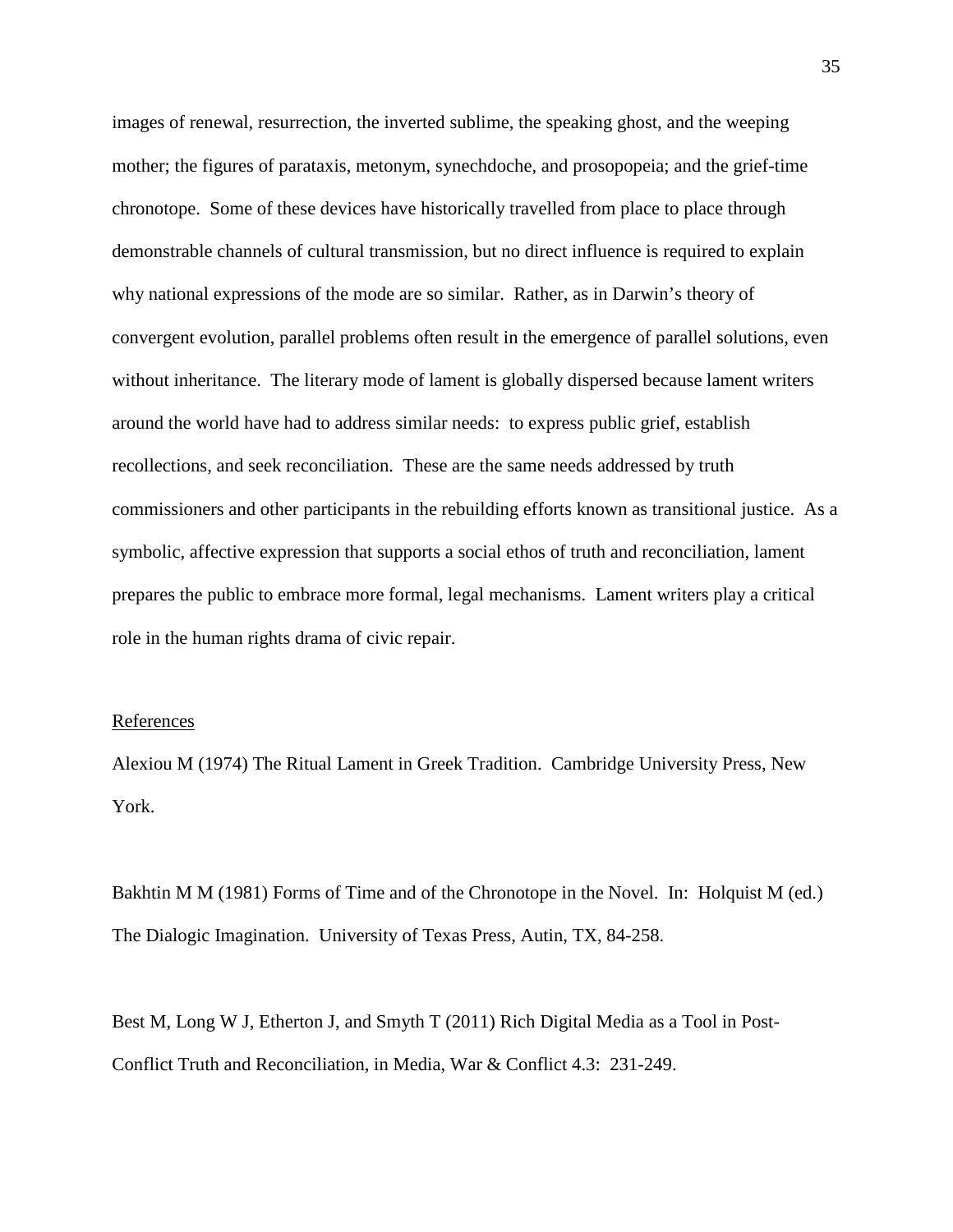Borer T (2012) (ed.) Media, Mobilization, and Human Rights. Zed Books, New York.

Burke E (1992) A Philosophical Enquiry into the Origin of Our Ideas of the Sublime and the Beautiful. In: Adams H (ed.) Critical Theory Since Plato. Harcourt Brace Jovanovich, New York, 298-306.

Butler J (2004) Precarious Life: the Powers of Mourning and Violence. Verso, New York.

Bystrom K (2012) Literature and Human Rights. In: Cushman T (ed.) Handbook of Human Rights. Routledge, New York, 637-646.

Caraveli A (1986) The Bitter Wounding: The Lament as Social Protest in Rural Greece. In: Dubisch J (ed.), Gender and Power in Rural Greece. Princeton University Press, Princeton, NJ, 169-194.

Caruth C (1996) Unclaimed Experience: Trauma, Narrative, and History. The Johns Hopkins University Press, Baltimore.

Cubilié A (2005) Women Witnessing Terror: Testimony and the Cultural Politics of Human Rights. Fordham, New York.

Danforth, L M and Tsiaras A (1982) The Death Rituals of Ancient Greece. Princeton University Press, Princeton, NJ.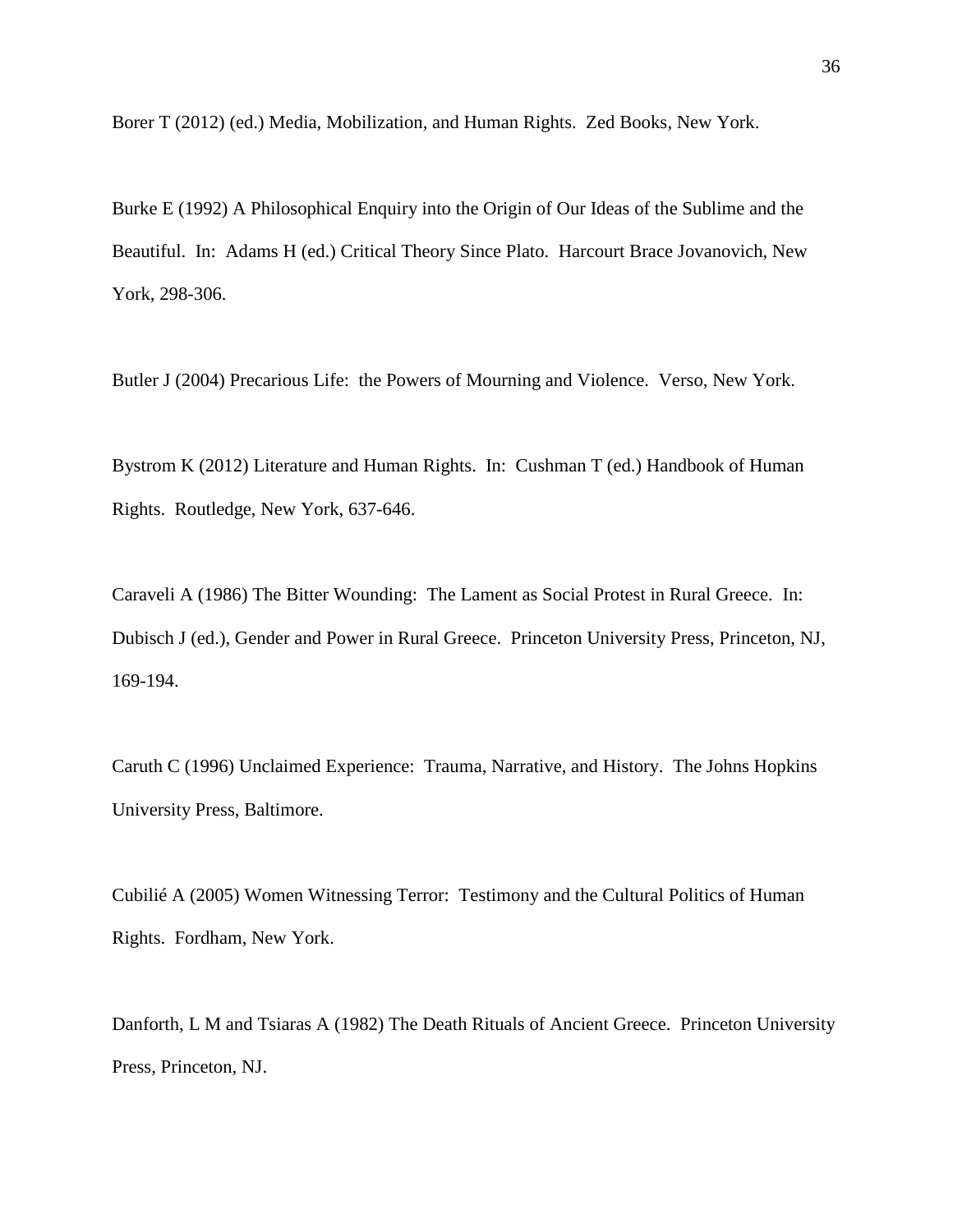Dawes J (2007) That the World May Know: Bearing Witness to Atrocity. Harvard, Boston.

Felman S and Laub D (1991) Testimony: Crises of Witnessing in Literature, Psychoanalysis and History. Routledge, New York.

Forché C (1993) (ed.) Against Forgetting: Twentieth Century Poetry of Witness. W. W. Norton, New York.

Galchinsky M (2012) Framing a Rights Ethos: Artistic Media and the Dream of a Culture without Borders. In: Borer T (ed.) Media, Mobilization, and Human Rights, Zed Books, New York, 67-95.

Galloway, S (2008) The Cellist of Sarajevo. Riverhead Books, New York.

Gobodo-Madikezela, P (2003) A Human Being Died That Night: A South African Woman Confronts the Legacy of Apartheid. Mariner Books, New York.

Hayner P (2011) Unspeakable Truths: Transitional Justice and the Challenge of Truth Commissions. 2nd ed. Routledge, New York.

Kant I (1986) The Critique of Judgment. Trans. Meredith J C. Oxford, New York.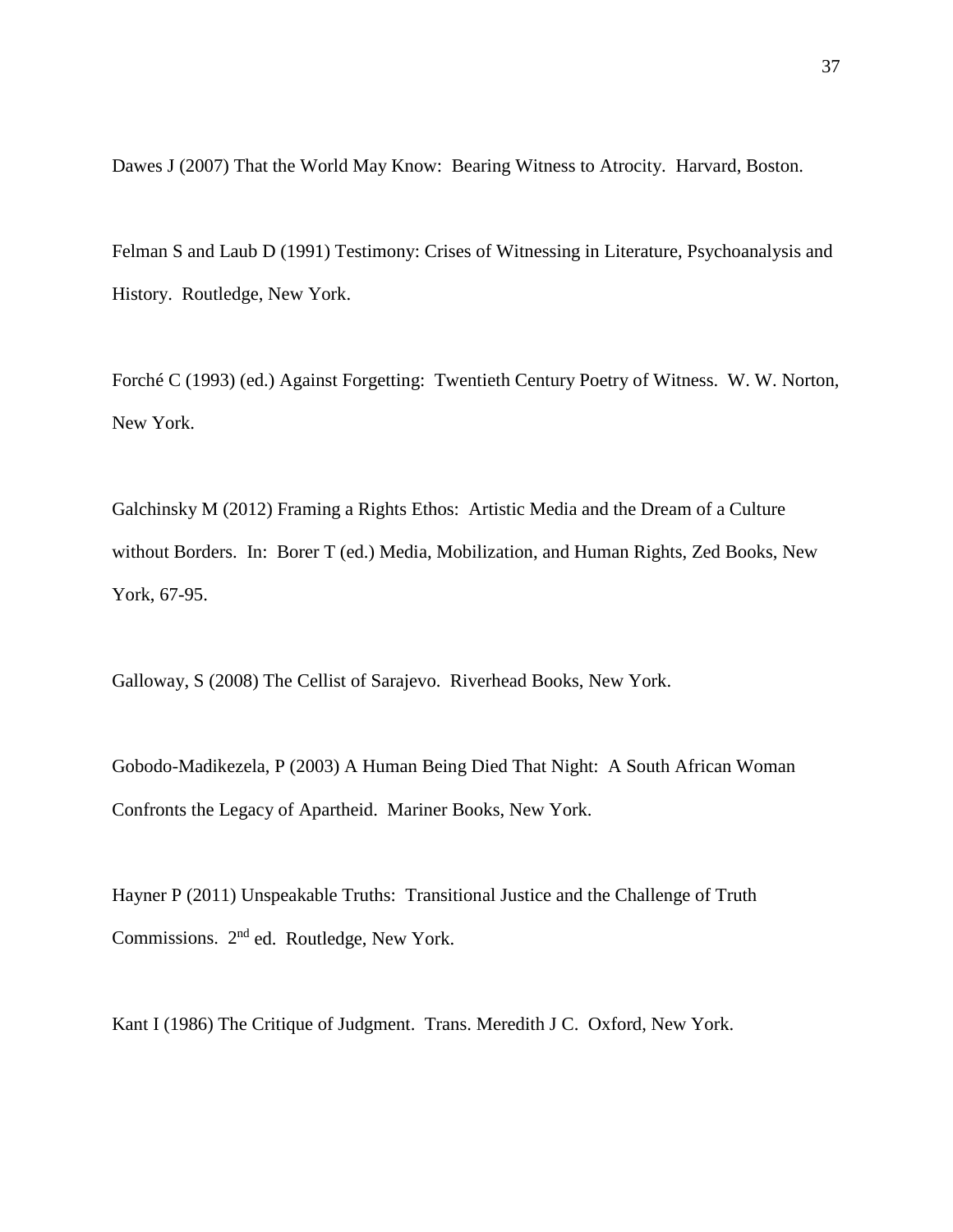Katz, S T; Biderman, S; Greenberg, G (2007) (ed.) Wrestling with God: Jewish Theological Responses During and After the Holocaust. Oxford University Press, New York.

Koff C (2004) The Bone Woman: A Forensic Anthropologist's Search for Turth in the Mass Graves of Rwanda, Bosnia, Croatia, and Kosovo. Random House, New York.

Krog, Antjie (2000) Country of My Skull: Guilt, Sorrow, and the Limits of Forgiveness in the New South Africa. Three Rivers Press, New York.

Lekha Sriram C, Martin-Ortega O, and Herman J (2010) War, Conflict, and Human Rights: Theory and Practice. Routledge, New York.

Longinus (1992) On the Sublime. In: Adams H (ed.) Critical Theory Since Plato, Harcourt Brace Jovanovich, New York, 75-98.

Millar G (2011) Local Evaluations of Justice through Truth Telling in Sierra Leone: Postwar Needs and Transitional Justice. Human Rights Review 12.4: 515-535.

Miller B and Schweitzer P (2006) The Art of Survival: A Conversation with Dori Laub, M.D. Reading On 1.1: 1-14.

Morrison T (1987) Beloved. New American Library, New York.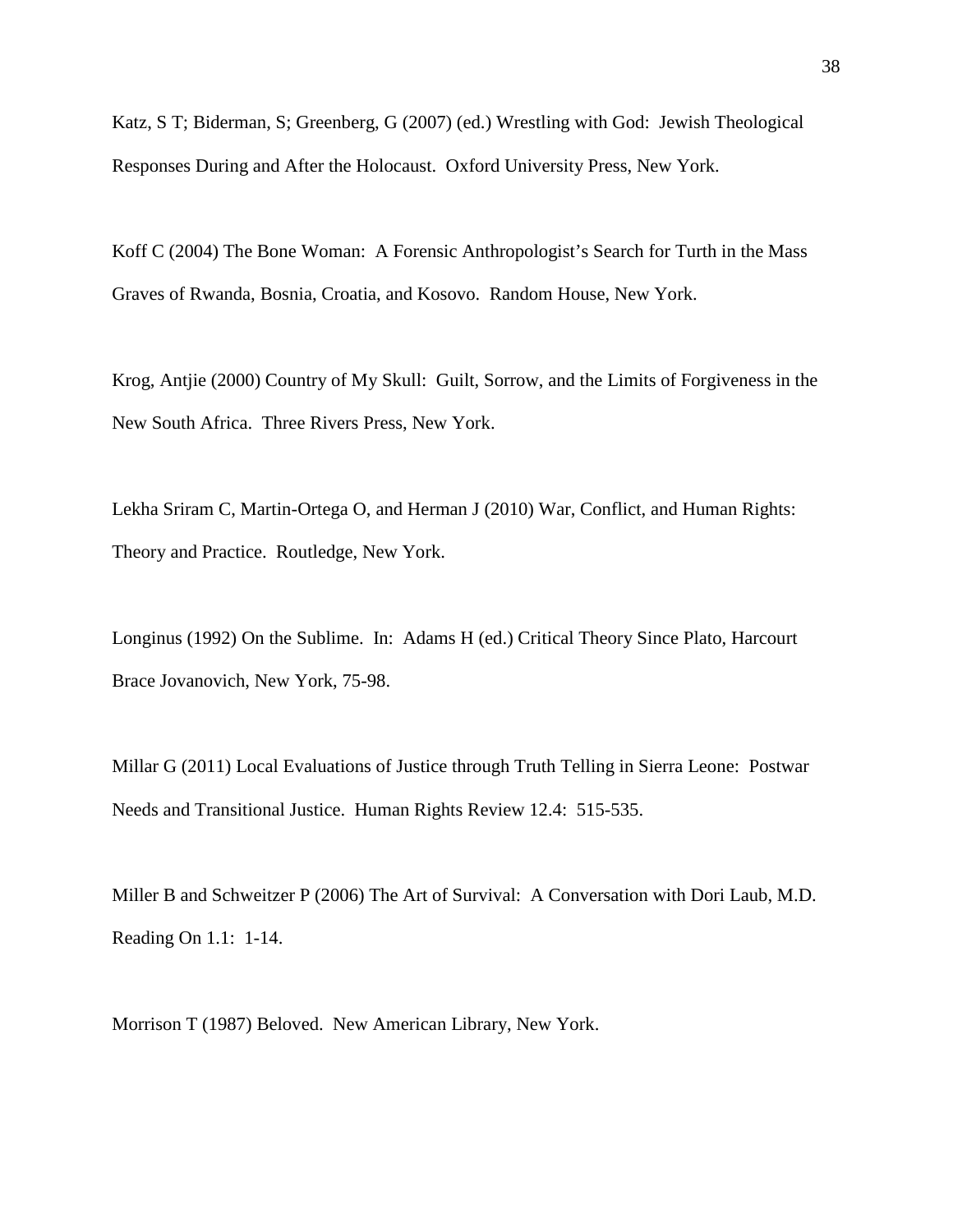Reeder R (2006) (ed.) The Complete Poems of Anna Akhmatova. Zephyr Press, Boston.

Schaffer K and Smith S (2004) Human Rights and Narrated Lives: The Ethics of Recognition. Palgrave Macmillan, New York.

Sikkink K (2011) The Justice Cascade: How Human Rights Prosecutions are Changing World Politics. W. W. Norton, New York.

Slaughter J (2007) Human Rights, Inc.: The World Novel, Narrative Form, and International Law. Fordham, New York.

Sophocles (1984) Antigone. In: Fagles F (trans.) The Three Theban Plays: Antigone, Oedipus the King, Oedipus at Colonus. Penguin, New York.

Stassen J P (2006) Deogratias. First Second, New York.

Swanson-Goldberg E and Schultheis Moore A (2012) Theoretical Perspectives on Human Rights and Literature. Routledge, New York.

Whitman W (2009) Song of Myself. In: Loving J (ed.) Leaves of Grass. Oxford, New York.

Wiebelhaus-Brahm E (2010) Truth Commissions and Transitional Societies: The Impact on Human Rights and Democracy. Routledge, New York.